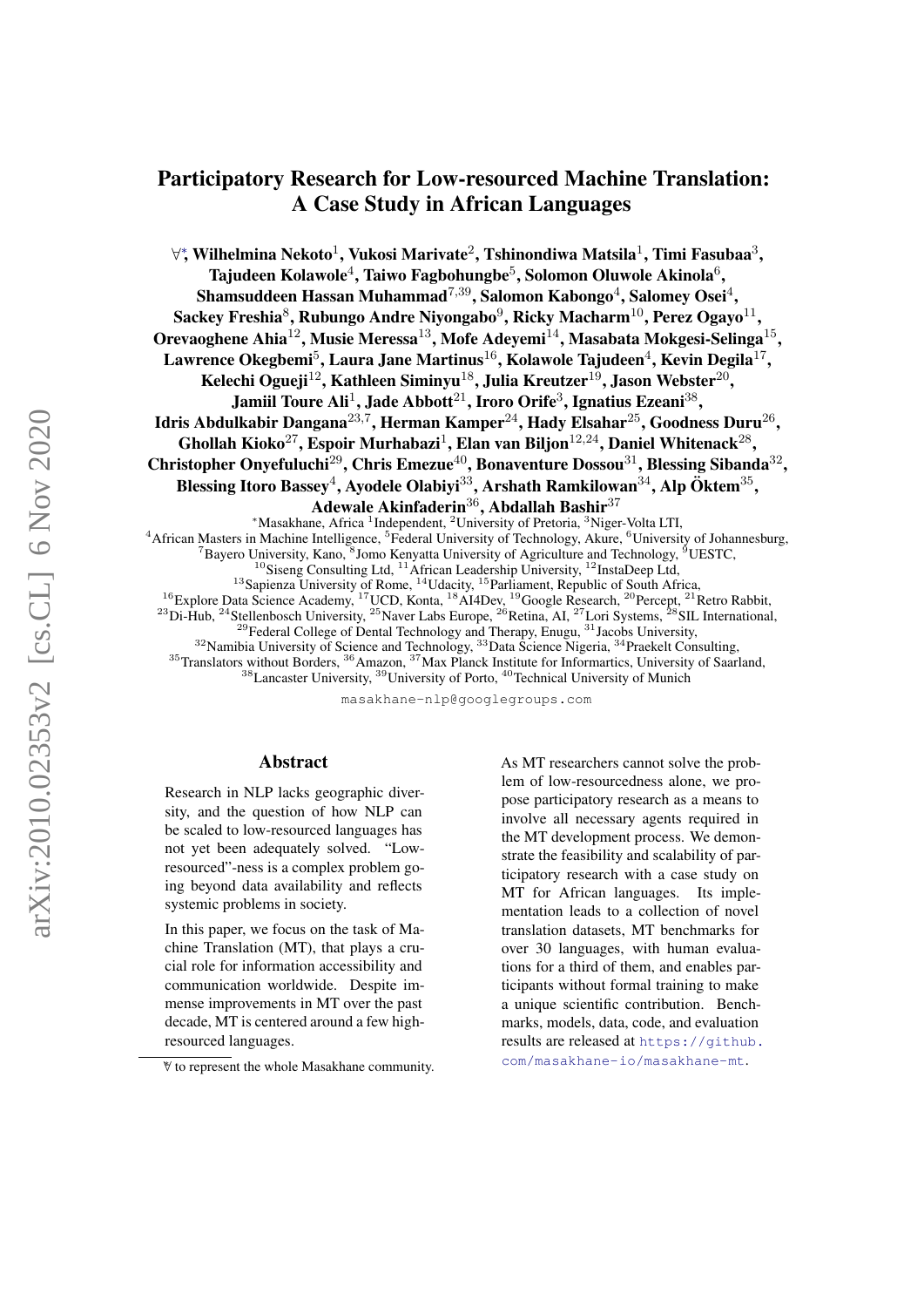# <span id="page-1-1"></span>1 Introduction

Language prevalence in societies is directly bound to the people and places that speak this language. Consequently, resource-scarce languages in an NLP context reflect the resource scarcity in the society from which the speakers originate [\(McCarthy,](#page-12-0) [2017\)](#page-12-0). Through the lens of a machine learning researcher, "lowresourced" identifies languages for which few digital or computational data resources exist, often classified in comparison to another language [\(Gu et al.,](#page-11-0) [2018;](#page-11-0) [Zoph et al.,](#page-14-0) [2016\)](#page-14-0). However, to the sociolinguist, "low-resourced" can be broken down into many categories: low density, less commonly taught, or endangered, each carrying slightly different meanings [\(Cieri et al.,](#page-11-1) [2016\)](#page-11-1). In this complex definition, the "low-resourced"-ness of a language is a symptom of a range of societal problems, e.g. authors oppressed by colonial governments have been imprisoned for writing novels in their languages impacting the publications in those languages [\(Wa Thiong'o,](#page-14-1) [1992\)](#page-14-1), or that fewer PhD candidates come from oppressed societies due to low access to tertiary education [\(Jowi et al.,](#page-12-1) [2018\)](#page-12-1). This results in fewer linguistic resources and researchers from those regions to work on NLP for their language. Therefore, the problem of "lowresourced"-ness relates not only to the available resources for a language, but also to the *lack of geographic and language diversity of NLP researchers* themselves.

The NLP community has awakened to the fact that it has a diversity crisis in terms of limited geographies and languages [\(Caines,](#page-10-0) [2019;](#page-10-0) [Joshi et al.,](#page-12-2) [2020\)](#page-12-2): Research groups are extending NLP research to low-resourced lan-guages (Guzmán et al., [2019;](#page-12-3) [Hu et al.,](#page-12-4) [2020;](#page-12-4) [Wu and Dredze,](#page-14-2) [2020\)](#page-14-2), and workshops have been established [\(Haffari et al.,](#page-12-5) [2018;](#page-12-5) [Axelrod](#page-10-1) [et al.,](#page-10-1) [2019;](#page-10-1) [Cherry et al.,](#page-10-2) [2019\)](#page-10-2).

We scope the rest of this study to machine

<span id="page-1-0"></span>

| Language        | <b>Articles</b> | <b>Speakers</b> | Category           |
|-----------------|-----------------|-----------------|--------------------|
| English         | 6,087,118       | 1,268,100,000   | Winner             |
| Egyptian Arabic | 573,355         | 64,600,000      | Hopeful            |
| Afrikaans       | 91.002          | 17,500,000      | <b>Rising Star</b> |
| Kiswahili       | 59.038          | 98,300,000      | <b>Rising Star</b> |
| Yoruba          | 32,572          | 39,800,000      | <b>Rising Star</b> |
| Shona           | 5,505           | 9,000,000       | Scraping by        |
| Zulu            | 2.219           | 27,800,000      | Hopeful            |
| Igbo            | 1,487           | 27,000,000      | Scraping by        |
| Luo             | 0               | 4,200,000       | Left-behind        |
| Fon             | $\Omega$        | 2,200,000       | Left-behind        |
| Dendi           | 0               | 257,000         | Left-behind        |
| Damara          | 0               | 200,000         | Left-behind        |

Table 1: Sizes of a subset of African language Wikipedias<sup>[1](#page-0-0)</sup>, speaker populations<sup>[2](#page-0-0)</sup>, and categories according to [Joshi et al.](#page-12-2) [\(2020\)](#page-12-2) (28 May 2020).

translation (MT) using parallel corpora only, and refer the reader to [Joshi et al.](#page-12-6) [\(2019\)](#page-12-6) for an assessment of low-resourced NLP in general.

Contributions. We diagnose the problems of MT systems for low-resourced languages by reflecting on what agents and interactions are necessary for a sustainable MT research process. We identify which agents and interactions are commonly omitted from existing low-resourced MT research, and assess the impact that their exclusion has on the research. To involve the necessary agents and facilitate required interactions, we propose *participatory research to build sustainable MT research communities for low-resourced languages*. The feasibility and scalability of this method is demonstrated with a case study on MT for African languages, where we present its implementation and outcomes, including novel translation datasets, benchmarks for over 30 target languages contributed and evaluated by language speakers, and publications authored by participants without formal training as scientists.

#### <span id="page-1-2"></span>2 Background

Cross-lingual Transfer. With the success of deep learning in NLP, language-specific feature design has become rare, and cross-lingual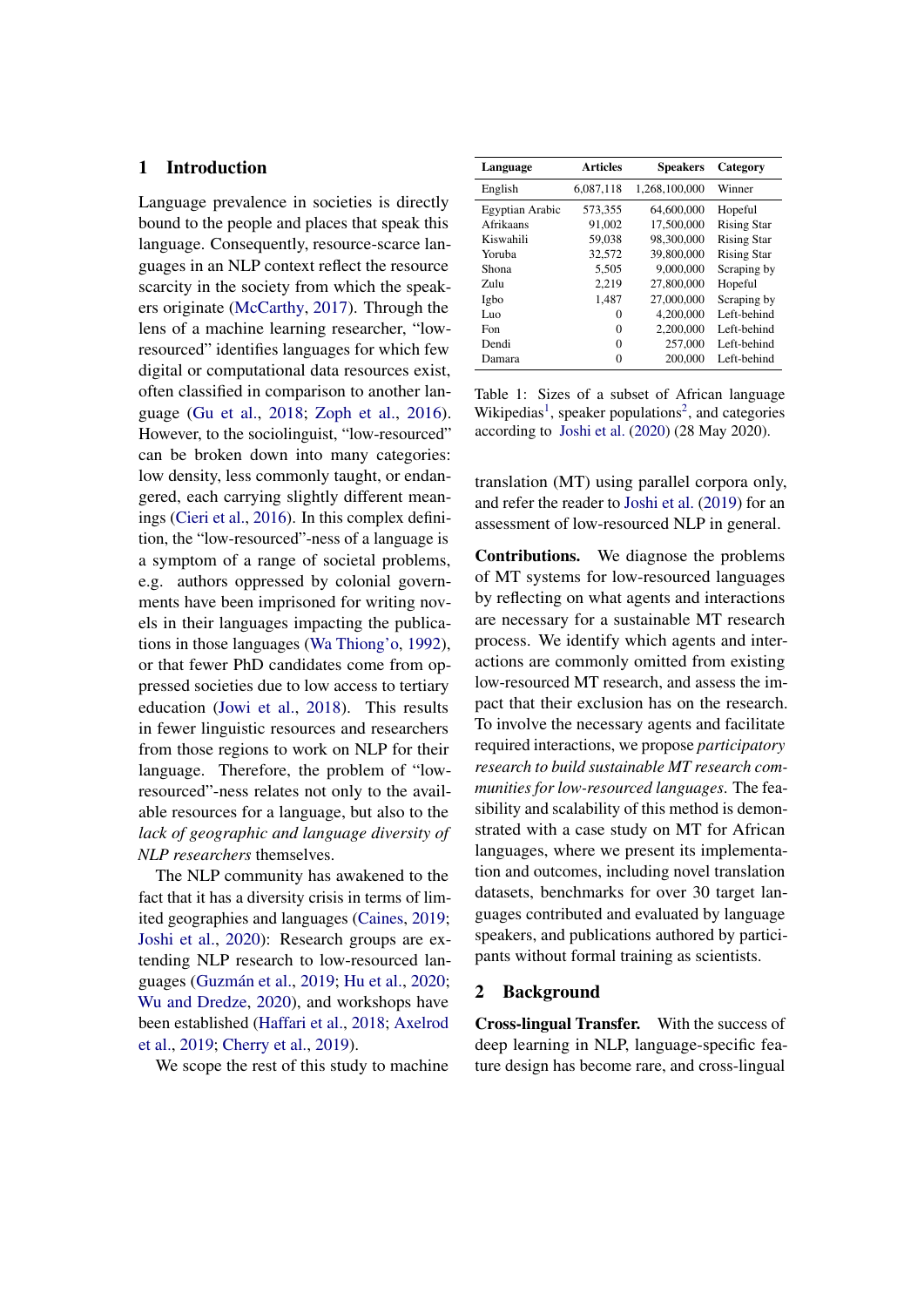transfer methods have come into bloom [\(Upad](#page-14-3)[hyay et al.,](#page-14-3) [2016;](#page-14-3) [Ruder et al.,](#page-13-0) [2019\)](#page-13-0) to transfer progress from high-resourced to low-resourced languages [\(Adams et al.,](#page-10-3) [2017;](#page-10-3) [Wang et al.,](#page-14-4) [2019;](#page-14-4) [Kim et al.,](#page-12-7) [2019\)](#page-12-7). The most diverse benchmark for multilingual transfer by [Hu et al.](#page-12-4) [\(2020\)](#page-12-4) allows measurement of the success of such transfer approaches across 40 languages from 12 language families. However, the inclusion of languages in the set of benchmarks is dependent on the availability of monolingual data for representation learning with previously annotated resources. The content of the benchmark tasks is English-sourced, and human performance estimates are taken from English. Most cross-lingual representation learning techniques are Anglo-centric in their design [\(Anastasopoulos and Neubig,](#page-10-4) [2019\)](#page-10-4).

Multilingual Approaches. Multilingual MT [\(Dong et al.,](#page-11-2) [2015;](#page-11-2) [Firat et al.,](#page-11-3) [2016a,](#page-11-3)[b;](#page-11-4) [Wang et al.,](#page-14-5) [2020\)](#page-14-5) addresses the transfer of MT from high-resourced to low-resourced languages by training multilingual models for all languages at once. [\(Aharoni et al.,](#page-10-5) [2019;](#page-10-5) [Arivazhagan et al.,](#page-10-6) [2019\)](#page-10-6) train models to translate between English and 102 languages, for the 10 most high-resourced African languages on private data, and otherwise on public TED talks [\(Qi et al.,](#page-13-1) [2018\)](#page-13-1). Multilingual training often outperforms bilingual training, especially for low-resourced languages. However, with multilingual parallel data being also Anglo-centric, the capabilities to translate from English versus into English vastly diverge [\(Zhang et al.,](#page-14-6) [2020\)](#page-14-6).

Another recent approach, mBART [\(Liu](#page-12-8) [et al.,](#page-12-8) [2020\)](#page-12-8), leverages both monolingual and parallel data and also yields improvements in translation quality for lower-resource languages such as Nepali, Sinhala and Gujarati.[3](#page-2-0)

While this provides a solution for small quantities of training data or monolingual resources, the extent to which standard BLEU evaluations reflect translation quality is not clear yet, since human evaluation studies are missing.

Targeted Resource Creation. Guzmán et al. [\(2019\)](#page-12-3) develop evaluation datasets for lowresourced MT between English and Nepali, Sinhala, Khmer and Pashtolow. They highlight many problems with low-resourced translation: tokenization, content selection, and translation verification, illustrating increased difficulty translating from English into lowresourced languages, and highlight the ineffectiveness of accepted state-of-the-art techniques on morphologically-rich languages. Despite involving all agents of the MT process (Section [3\)](#page-2-1), the study does not involve data curators or evaluators that understood the languages involved, and resorts to standard MT evaluation metrics. Additionally, how this effort-intensive approach would scale to more than a handful of languages remains an open question.

## <span id="page-2-1"></span>3 The Machine Translation Process

We reflect on the process enabling a sustainable process for MT research on parallel corpora in terms of the required agents and interactions, visualized in Figure [1.](#page-3-0) Content creators, translators, and curators form the dataset creation process, while the language technologists and evaluators are part of the model creation process. Stakeholders (not displayed) create demand for both processes.

Stakeholders are people impacted by the artifacts generated by each agent in the MT process, and can typically speak and read the source or the target languages. To benefit from MT systems, the stakeholders need access to technology and electricity.

Content Creators produce content in a language, where content is any digital or nondigital representation of language. For digi-

<span id="page-2-0"></span><sup>&</sup>lt;sup>3</sup>Note that these languages have more digital resources available and a longer history of written texts than the low-resourced languages we are addressing here.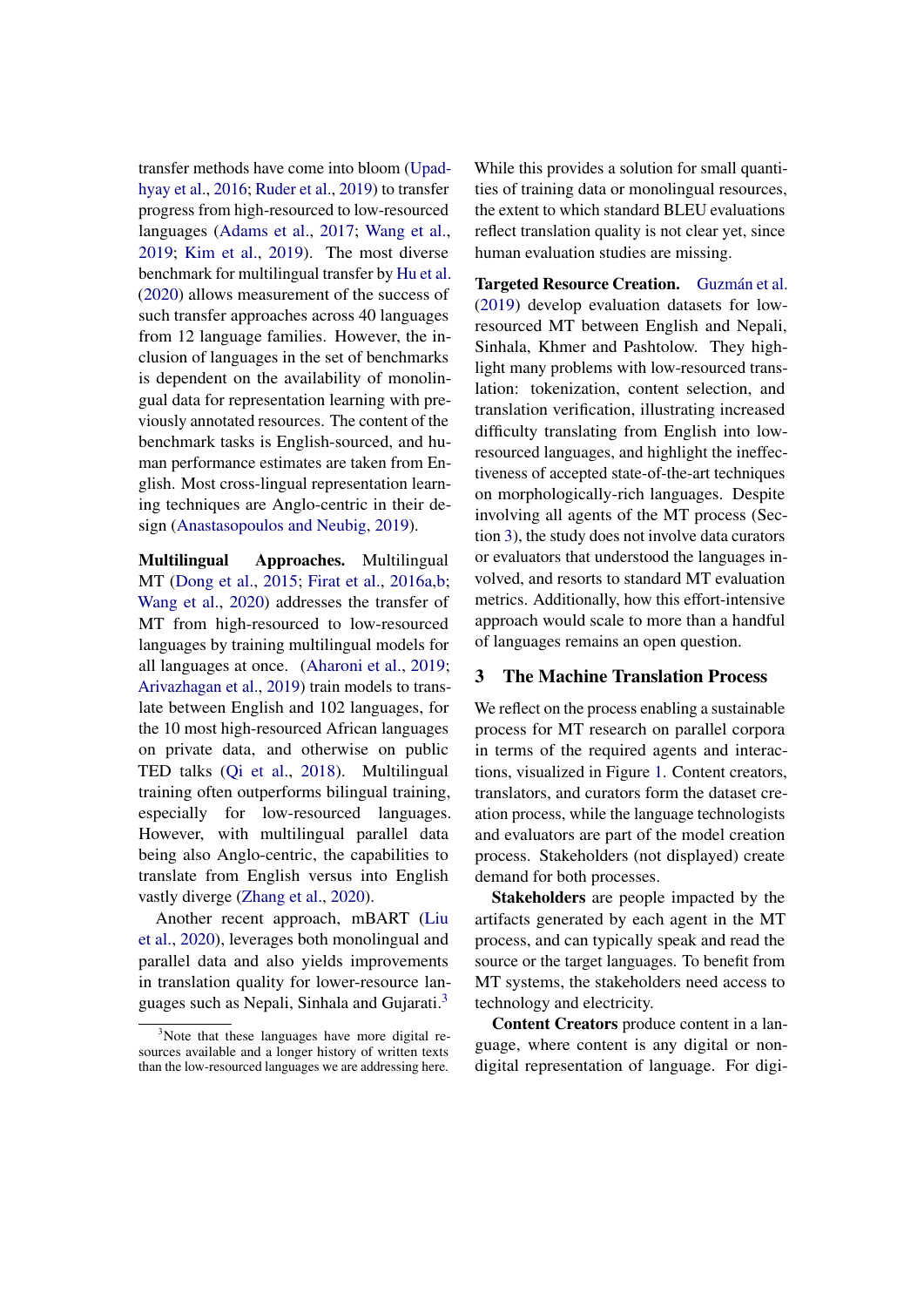tal content, content creators require keyboards, and access to technology.

Translators translate the original content, including crowd-workers, researchers, or translation professionals. They must understand the language of the content creator and the target language. A translator needs content to translate, provided by content creators. For digital content, the translator requires keyboards and technology access.

Curators are defined as individuals involved in the content selection for a dataset [\(Bender and Friedman,](#page-10-7) [2018\)](#page-10-7), requiring access to content and translations. They should understand the languages in question for quality control and encoding information.

Language Technologists are defined as individuals using datasets and computational linguistic techniques to produce MT models between language pairs. Language technologists require language preprocessors, MT toolkits, and access to compute resources.

Evaluators are individuals who measure and analyse the performance of a MT model, and therefore need knowledge of both source and target languages. To report on the performance on models, evaluators require quality metrics, as well as evaluation datasets. Evaluators provide feedback to the Language Technologists for improvement.

## <span id="page-3-1"></span>3.1 Limitations of Existing Approaches

If we place a high-resource MT pair such as English-to-French into the process defined above, we observe that each agent nowadays has the necessary resources and historical stakeholder demand to perform their role effectively. A "virtuous cycle" emerged where available content enabled the development of MT systems that in turn drove more translations, more tools, more evaluation and more content, which cycled back to improving MT systems.

<span id="page-3-0"></span>

Figure 1: The MT Process, in terms of the necessary agents, interactions and external constraints and demand (excluding stakeholders).

By contrast, parts of the process for existing low-resourced MT are constrained. Historically, many low-resourced languages had *low demand from stakeholders* for content creation and translation [\(Wa Thiong'o,](#page-14-1) [1992\)](#page-14-1). Due to *missing keyboards or limited access to technology*, content creators were not empowered to write digital content [\(Adam,](#page-10-8) [1997;](#page-10-8) [van Esch et al.,](#page-11-5) [2019\)](#page-11-5). This is a chicken-oregg problem, where existing digital content in a language would attract more stakeholders, which would incentivize content creators [\(Kaf](#page-12-9)[fee et al.,](#page-12-9) [2018\)](#page-12-9). As a result, primary data sources for NLP research, such as Wikipedia, often have a few hundred articles only for lowresourced languages despite large speaker populations, see Table [1.](#page-1-0) Due to limited demand, existing translations are often domain-specific and small in size, such as the JW300 corpus (Agić and Vulić, [2019\)](#page-10-9) whose content was created for missionary purposes.

When data curators are not part of the societies from where these languages originate, they are are often unable to identify data sources or translators for languages, prohibiting them from checking the *validity of the created resource*. This creates problems in en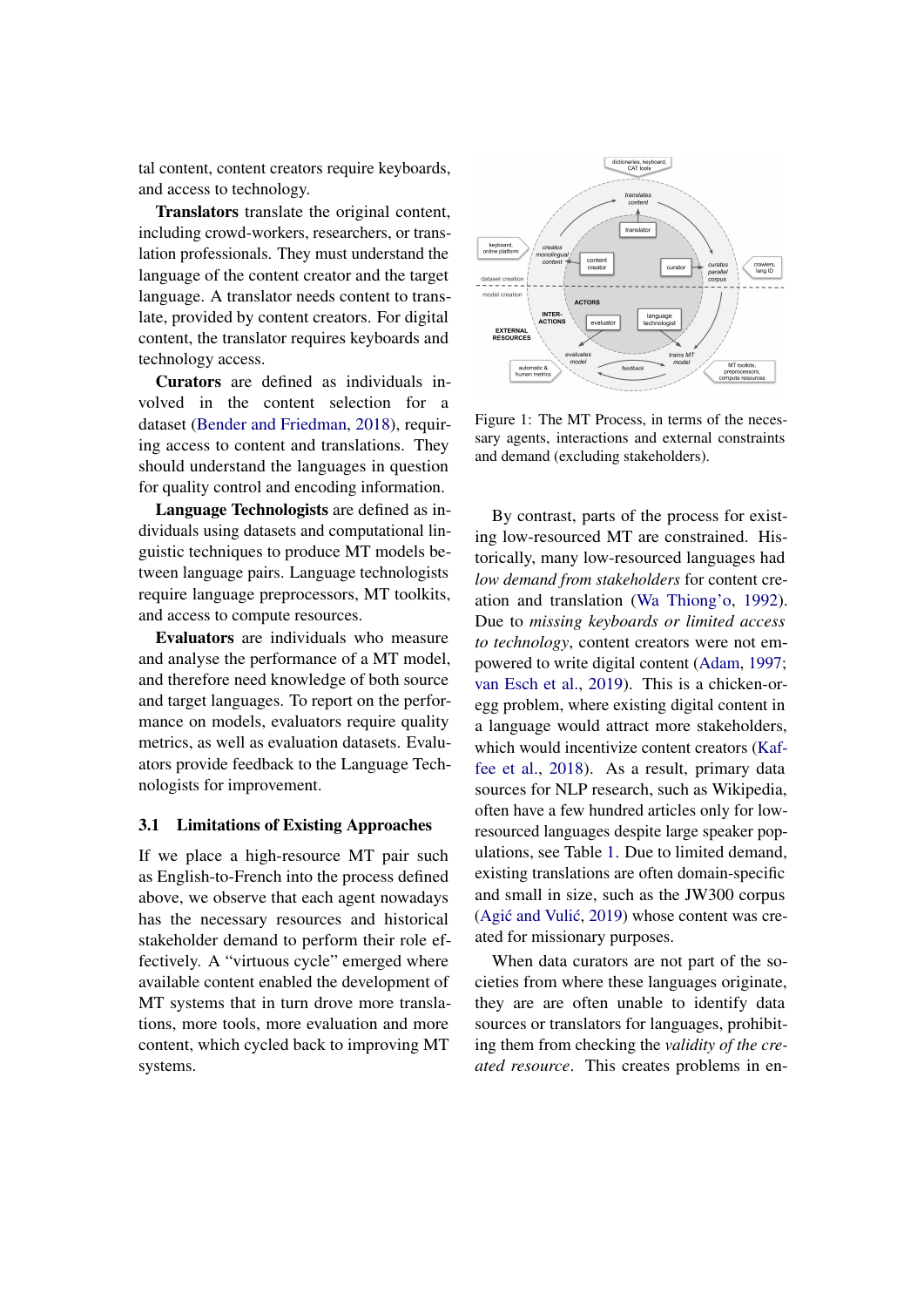coding, orthography or alignment, resulting in noisy or incorrect translation pairs [\(Taylor](#page-13-2) [et al.,](#page-13-2) [2015\)](#page-13-2). This is aggravated by the fact that many low-resourced languages do not have a long written history to draw from and therefore might be less standardized and using multiple scripts. In collaboration with content creators, data curators can contribute to *standardization* or at least recognize potential issues for data processing further down the line.

As discussed in Section [1,](#page-1-1) language technologists are fewer in low-resourced societies. Furthermore, the *techniques developed in highresourced societies might be inapplicable* due to compute, infrastructure or time constraints. Aside from the problem of education and complexity, existing techniques may not apply due to linguistic and morphological differences in the languages, or the scale, domain, or quality of the data [\(Hu et al.,](#page-12-4) [2020;](#page-12-4) [Pires et al.,](#page-13-3) [2019\)](#page-13-3).

Evaluators usually resort to potentially *unsuitable automatic metrics* due to time constraints or missing connections to stakehold-ers (Guzmán et al., [2019\)](#page-12-3). The main evaluators of low-resourced NLP that is developed today typically cannot use human metrics due to the inability to speak the languages, or the lack of reliable crowdsourcing infrastructure, identified as one of the core weaknesses of previous approaches (in Section [2\)](#page-1-2).

In summary, many agents in the MT process for low-resourced languages are either missing invaluable language and societal knowledge, or the necessary technical resources, knowledge, connections, and incentives to form interactions with other agents in the process.

#### 3.2 Participatory Research Approach

We propose one way to overcome the limitations in Section [3.1:](#page-3-1) ensuring that *the agents in the MT process originate from the countries where the low-resourced languages are spoken* or can speak the low-resourced languages. Where this condition cannot be satisfied, at least a *knowledge transfer* between agents should be enabled. We hypothesize that using a participatory approach will allow researchers to improve the MT process by iterating faster and more effectively.

Participatory research, unlike conventional research, emphasizes the value of research partners in the knowledge-production process where the research process itself is defined collaboratively and iteratively. The "participants" are individuals involved in conducting research without formal training as researchers. Participatory research describes a broad set of methodologies, organised in terms of the level of participation. At the lowest level is crowd-sourcing, where participants are involved solely in data collection. The highest level—extreme citizen science–involves participation in the problem definition, data collection, analysis and interpretation [\(English et al.,](#page-11-6) [2018\)](#page-11-6).

Crowd-sourcing has been applied to lowresourced language data collection [\(Ambati](#page-10-10) [et al.,](#page-10-10) [2010;](#page-10-10) [Guevara-Rukoz et al.,](#page-12-10) [2020;](#page-12-10) [Mil](#page-13-4)[lour and Fort,](#page-13-4) [2018\)](#page-13-4), but existing studies highlight how the disconnect between the data creation process and model creation process causes challenges. In seeking to create crossdisciplinary teams that emphasize the values in a societal context, a participatory approach which involves participants in every part of the scientific process appears pertinent to solving the problems for low-resourced languages highlighted in Section [3.1.](#page-3-1)

To show how more involved participatory research can benefit low-resource language translation, we present a case study in MT for African languages.

## <span id="page-4-0"></span>4 Case Study: Masakhane

Africa currently has 2144 living languages [\(Eberhard et al.,](#page-11-7) [2019\)](#page-11-7). Despite this,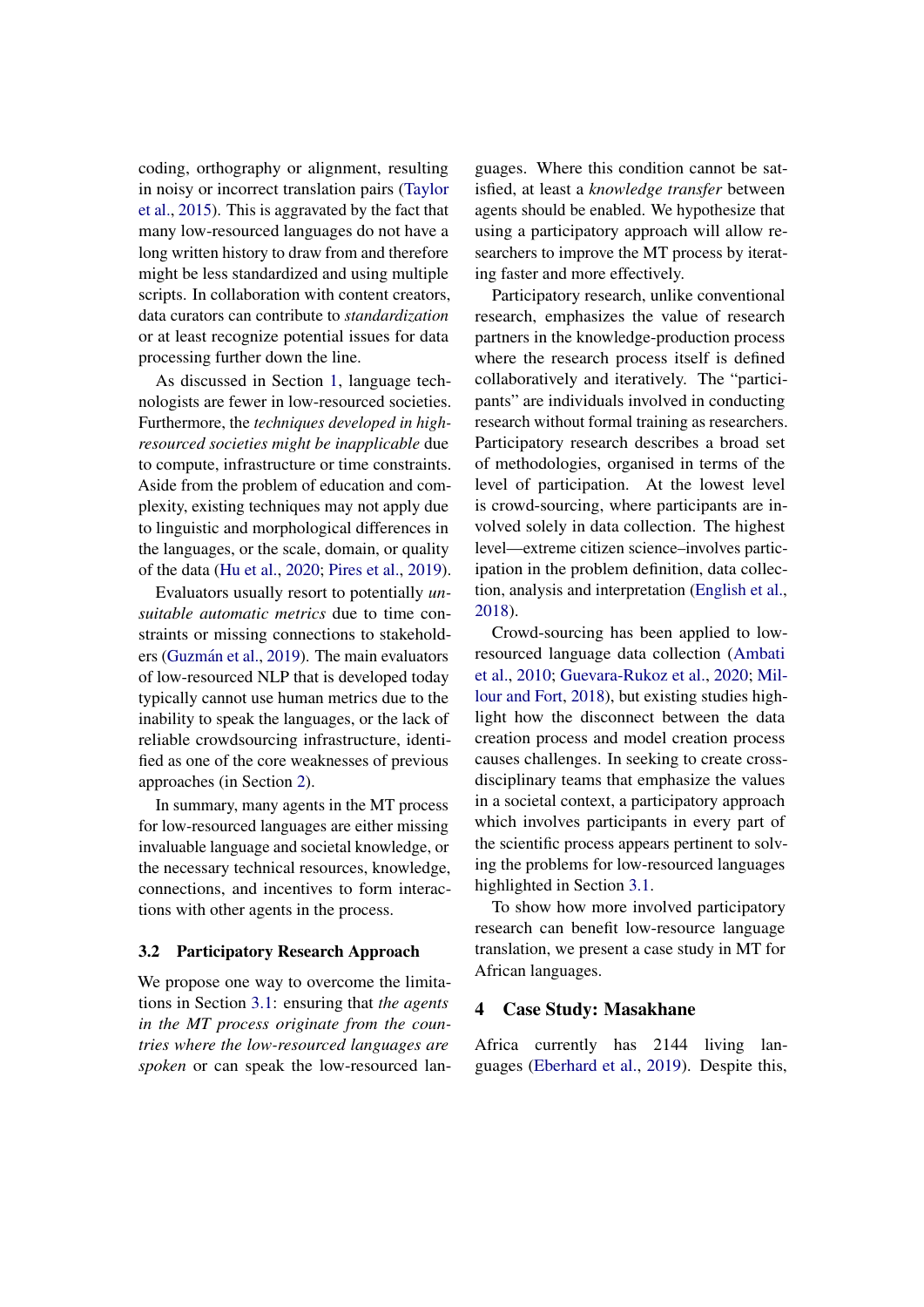African languages account for a small fraction of available language resources, and NLP research rarely considers African languages. In the taxonomy of [Joshi et al.](#page-12-2) [\(2020\)](#page-12-2), African languages are assigned categories ranging from "The Left Behinds" to "The Rising Stars", with most languages not having any annotated data. Even monolingual resources are sparse, as shown in Table [1.](#page-1-0)

In addition to a lack of NLP datasets, the African continent lacks NLP researchers. In 2018, only five out of the 2695 affiliations of the five major NLP conferences were from African institutions [\(Caines,](#page-10-0) [2019\)](#page-10-0). ∀ [et al.](#page-11-8) [\(2020\)](#page-11-8) attribute this to a culmination of circumstances, in particular their societal embedding [\(Alexander,](#page-10-11) [2009\)](#page-10-11) and socio-economic factors, hindering participation in research activities and events, leaving researchers disconnected and distributed across the continent. Consequently, existing data resources are harder to discover, especially since these are often published in closed journals or are not digitized [\(Mesthrie,](#page-13-5) [1995\)](#page-13-5).

For African languages, the implementation of a standard crowd-sourcing pipeline as for example used for collecting task annotations for English, is at the current stage infeasible, due to the challenges outlined in Section [3](#page-2-1) and above. Additionally, no standard MT evaluation set for all of the languages in focus exists, nor are there prior published systems that we could compare all models against for a more insightful human evaluation. We therefore resort to intrinsic evaluation, and rely on this work becoming the *first benchmark for future evaluations*.

We invite the reader to adopt a metaperspective of this case study as an empirical experiment: Where the *hypothesis* is that participatory research can facilitate low-resourced MT development; the *experimental methodology* is the strategies and tools employed to bring together distributed participants, enabling each language speaker to train, contribute, and evaluate their models. The experiment is *evaluated* in terms of the quantity and diversity of participants and languages, and the variety of research artifacts, in terms of benchmarks, human evaluations, publications, and the overall health of the community. While a set of novel human evaluation results are presented, they serve as demonstration of the value of a participatory approach, rather than the empirical focus of the paper.

#### 4.1 Methodology

To overcome the challenge of recruiting participants, a number of strategies were employed. Starting from local demand at a machine learning school (Deep Learning Indaba [\(Engelbrecht,](#page-11-9) [2018\)](#page-11-9)), meetups and universities, distant connections were made through Twitter, conference workshops,<sup>[4](#page-5-0)</sup> and eventually press coverage<sup>[5](#page-5-1)</sup> and research publications.<sup>[6](#page-5-2)</sup> To overcome the limited tertiary education enrollments in Sub-Saharan Africa [\(Jowi et al.,](#page-12-1) [2018\)](#page-12-1), *no prerequisites* were placed on researchers joining the project. For the agents outlined in Section [3,](#page-2-1) no fixed roles are imposed onto participants. Instead, they join with a specific interest, background, or skill aligning them best to one or more of agents. To obtain crossdisciplinarity, we focus on the communication and interaction between participants to enable knowledge transfer between missing connections (identified in Section [3.1\)](#page-3-1), allowing a fluidity of agent roles. For example, someone who initially joined with the interest of using

<span id="page-5-0"></span><sup>4</sup> ICLR AfricaNLP 2020: [https://africanlp](https://africanlp-workshop.github.io/)[workshop.github.io/](https://africanlp-workshop.github.io/) <sup>5</sup>[https://venturebeat.com/2019/](https://venturebeat.com/2019/11/27/the-masakhane-project-wants-machine-translation-and-ai-to-transform-africa/)

<span id="page-5-1"></span>[<sup>11/27/</sup>the-masakhane-project-wants](https://venturebeat.com/2019/11/27/the-masakhane-project-wants-machine-translation-and-ai-to-transform-africa/)[machine-translation-and-ai-to](https://venturebeat.com/2019/11/27/the-masakhane-project-wants-machine-translation-and-ai-to-transform-africa/)[transform-africa/](https://venturebeat.com/2019/11/27/the-masakhane-project-wants-machine-translation-and-ai-to-transform-africa/)

<span id="page-5-2"></span><sup>6</sup>[https://github.com/masakhane](https://github.com/masakhane-io/masakhane-community/blob/master/publications.md)[io/masakhane-community/blob/master/](https://github.com/masakhane-io/masakhane-community/blob/master/publications.md) [publications.md](https://github.com/masakhane-io/masakhane-community/blob/master/publications.md)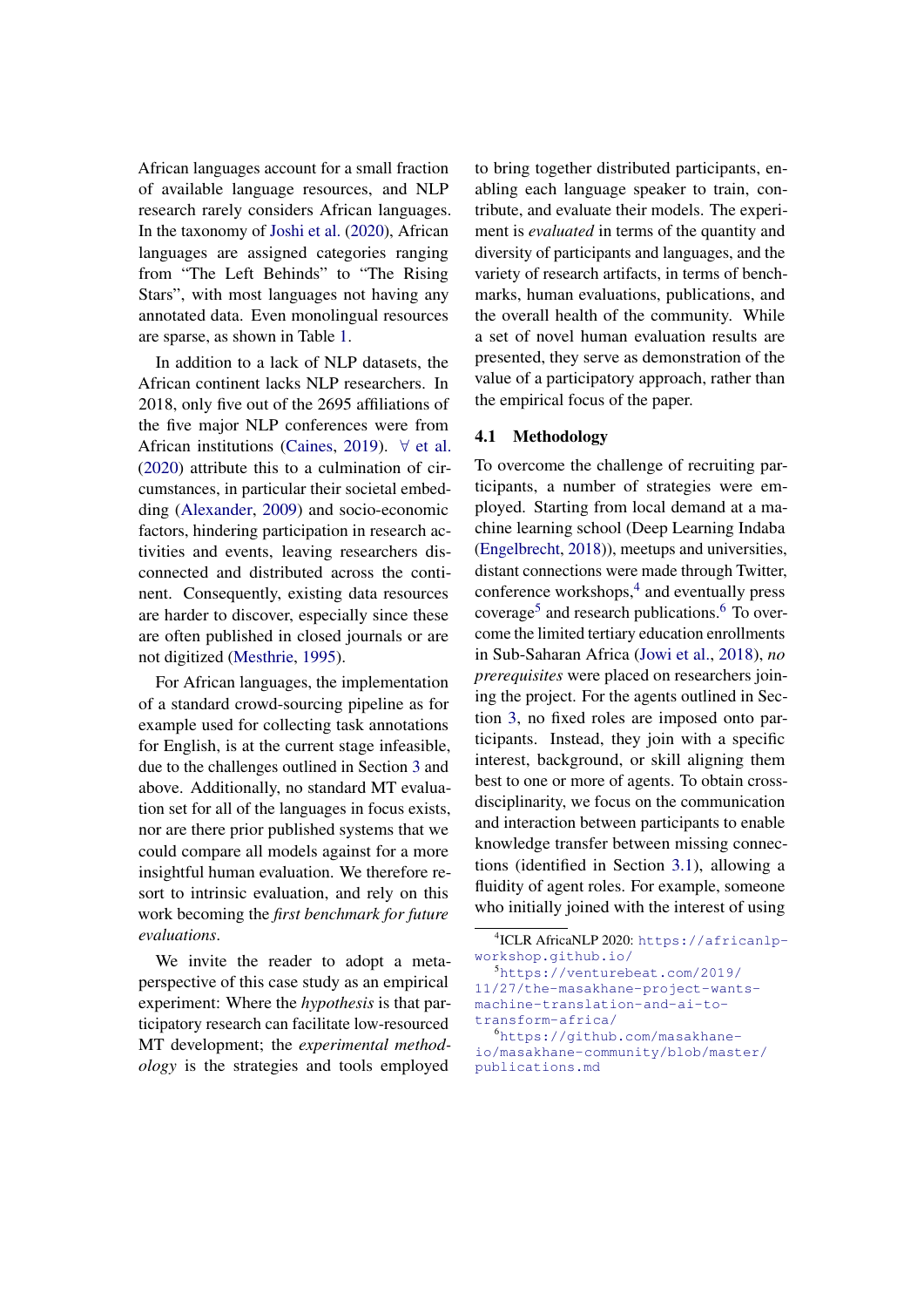machine translation for their local language (as a stakeholder) to translate education material, might turn into a junior language technologist when equipped with tools and introductory material and mentoring, and guide content creation more specifically for resources needed for MT.

To bridge large geographical divides, the community lives online. Communication occurs on GitHub and Slack with weekly video conference meetings and reading groups. Meeting notes are shared openly so that continuous participation is not required and time commitment can be organized individually. Subinterest groups have emerged in Slack channels to allow focused discussions. Agendas for meetings and reading groups are public and democratically voted upon. In this way, the research questions evolve based on *stakeholder demands*, rather than being imposed upon by external forces.

The lack of compute resources and prior exposure to NLP is overcome by providing tutorials for training a custom-size Transformer model with JoeyNMT [\(Kreutzer et al.,](#page-12-11) [2019\)](#page-12-11) on Google Colab<sup>[7](#page-6-0)</sup>. International researchers were not prohibited from joining. As a result, mutual mentorship relations emerged, whereby international researchers with more language technology experience guided research efforts and enabled data curators or translators to become language technologists. In return, African researchers introduced the international language technologists to African stakeholders, languages and context.

## 4.2 Research Outcomes

Participants. A growth to over 400 participants of diverse disciplines, from at least 20 countries, has been achieved within the past year, suggesting the participant recruitment process was effective. Appendix [A](#page-15-0) contains

detailed demographics of a subset of participants from a voluntary survey in February 2020. 86.5% of participants responded positively when asked if the community helped them find mentors or collaborators, indicating that the health of the community is positive. This is also reflected in joint research publications of new groups of collaborators.

Research Artifacts. As a result of mentorship and knowledge exchange between agents of the translation process, our implementation of participatory research has produced artifacts for NLP research, namely datasets, benchmarks and models, which are publicly available online.<sup>[8](#page-6-1)</sup>. Additionally, over 10 participants have gone on to publish works addressing language-specific challenges at conference workshops, such as [\(Dossou and Emezue,](#page-11-10) [2020;](#page-11-10) [Orife,](#page-13-6) [2020;](#page-13-6) [Orife et al.,](#page-13-7) [2020;](#page-13-7) [Oktem](#page-13-8) ¨ [et al.,](#page-13-8) [2020;](#page-13-8) [Van Biljon et al.,](#page-14-7) [2020;](#page-14-7) [Martinus](#page-12-12) [et al.,](#page-12-12) [2020;](#page-12-12) [Marivate et al.,](#page-12-13) [2020\)](#page-12-13).

Dataset Creation. The dataset creation process is ongoing, with new initiatives still emerging. We showcase a few initiatives below to demonstrate how bridging connections between agents facilitates the MT process.

- 1. A team of Nigerian participants, driven by the internal demand to ensure that accessible and representative data of their culture is used to train models, are translating their own writings including personal religious stories and undergraduate theses into Yoruba and Igbo<sup>[9](#page-6-2)</sup>.
- 2. A Namibian participant, driven by a passion to preserve the culture of the Damara, is hosting collaborative sessions with Damara speakers, to collect and translate phrases that reflect Damara culture

<span id="page-6-0"></span><sup>7</sup><https://colab.research.google.com>

<span id="page-6-2"></span><span id="page-6-1"></span><sup>8</sup>[https://github.com/masakhane-io]( https://github.com/masakhane-io) <sup>9</sup>[https://github.com/masakhane](https://github.com/masakhane-io/masakhane-wazobia-dataset)[io/masakhane-wazobia-dataset](https://github.com/masakhane-io/masakhane-wazobia-dataset)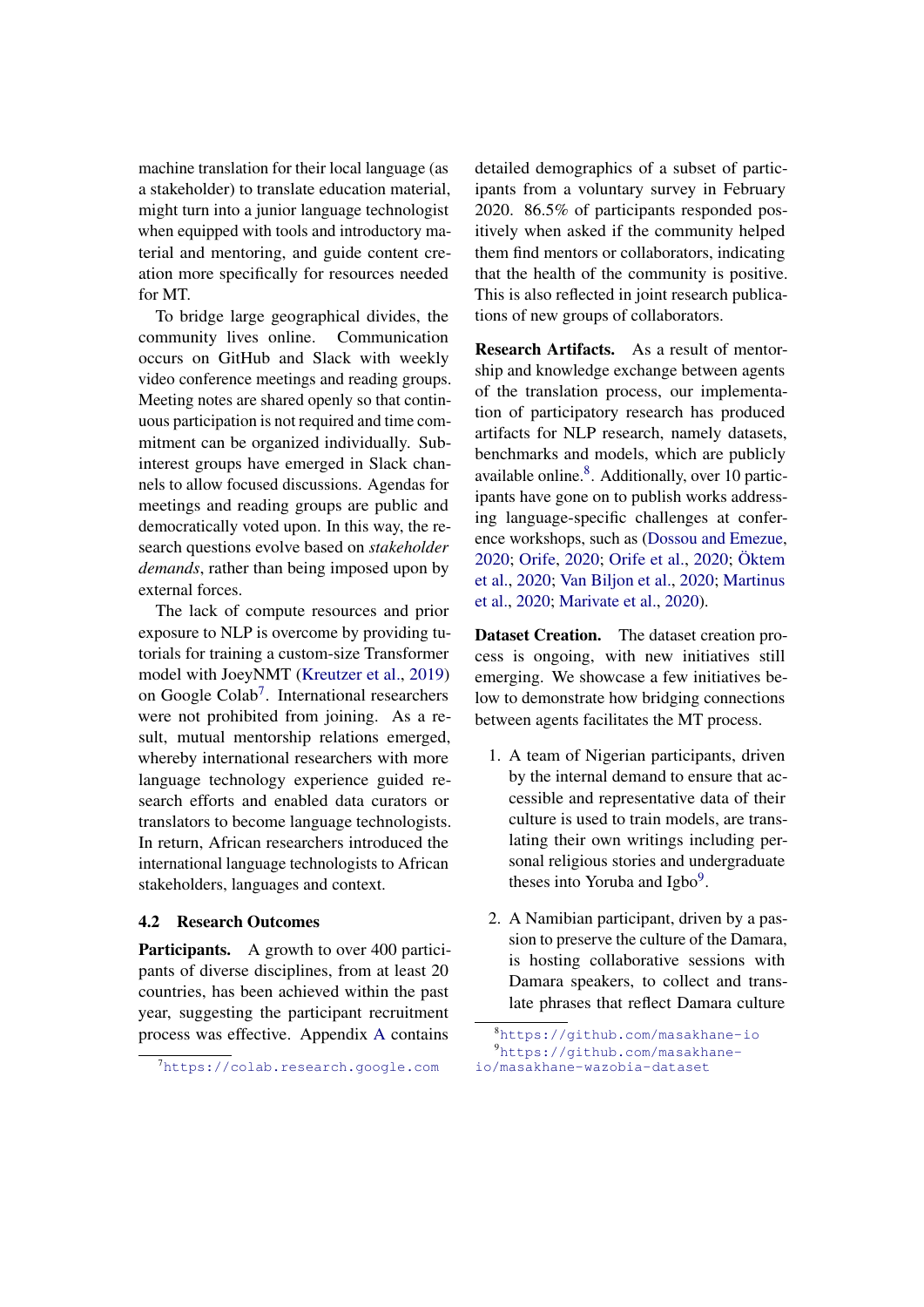around traditional clothing, songs, and prayers.[10](#page-7-0)

3. Creating a connection between a translator in South-Africa's parliament and a language technologist has enabled the process of data curation, allowing access to data from the parliament in South-Africa's languages (which are public but obfuscated behind internal tools). $^{11}$  $^{11}$  $^{11}$ .

These stories demonstrate the value of including curators, content creators, and translators as participants.

Benchmarks. We publish 46 benchmarks for neural translation models from English into 39 distinct African languages, and from French into two additional languages, as well as from three different languages into English.<sup>[12](#page-7-2)</sup> Most were trained on the JW300 corpus (Agić and Vulić, [2019\)](#page-10-9). From this corpus, we select the English sentences most commonly found (and longer than 4 tokens) in all languages, as a global set of test sources. For individual languages, test splits are composed by selecting the translations that are available from this subset. While this biases the test set towards frequent segments, it prevents crosslingual overlap between training and test data which has to be ensured for cross-lingual transfer learning. For training data, other sources like Autshumato [\(McKellar,](#page-13-9) [2014\)](#page-13-9), TED [\(Cet](#page-10-12)[tolo et al.,](#page-10-12) [2012\)](#page-10-12), SAWA [\(De Pauw et al.,](#page-11-11)  $2009$ ), Tatoeba<sup>[13](#page-7-3)</sup>, Opus [\(Tiedemann,](#page-13-10) [2012\)](#page-13-10), and data translated or curated by participants were added. Language pairs were selected based on the individual demands of each of the 33 participants, who voluntarily contributed

the benchmarks they valued most. 16 of the selected target languages are categorized as "Left-behind" and 11 are categorized as "Scraping by" in the taxonomy of [\(Joshi et al.,](#page-12-2) [2020\)](#page-12-2). The benchmarks are hosted publicly, including model weights, configurations and preprocessing pipelines for full reproducibility. The benchmarks are submitted by individual or groups of participants in form of a GitHub Pull Request. By this, we ensure that the contact to the benchmark contributors can be made, and ownership is experienced.

## 4.3 Human MT Evaluation

To our knowledge, there is no prior research on human evaluation specifically for machine translations of low-resourced languages. Until now, NLP practitioners were left with the hope that successful evaluation methodologies for high-resource languages would transfer well to low-resourced languages. This lack of study is due to the missing connections between the community of speakers (content creators and translators), and the language technologists. MT evaluations by humans are often done either within a group of researchers from the same lab or field (e.g. for WMT evaluations<sup>[14](#page-7-4)</sup>), or via crowdsourcing platforms [\(Ambati and](#page-10-13) [Vogel,](#page-10-13) [2010;](#page-10-13) [Post et al.,](#page-13-11) [2012\)](#page-13-11). Speakers of low-resource languages are traditionally underrepresented in these groups, which makes such studies even harder [\(Joshi et al.,](#page-12-6) [2019;](#page-12-6) Guzmán [et al.,](#page-12-3) [2019\)](#page-12-3).

One might argue that human evaluation should not be attempted before reaching a viable state of quality, but we found that early evaluation results in an improved understanding of the individual challenges of the target languages, strengthens the network of the community, and most importantly, improves the connection and knowledge transfer between language technologists, content creators and

<span id="page-7-0"></span><sup>10</sup>[https://github.com/masakhane-](https://github.com/masakhane-io/masakhane-khoekhoegowab)

[io/masakhane-khoekhoegowab](https://github.com/masakhane-io/masakhane-khoekhoegowab)

<span id="page-7-1"></span><sup>11</sup>[http://bit.ly/raw-parliamentary](http://bit.ly/raw-parliamentary-translations)[translations](http://bit.ly/raw-parliamentary-translations)

<span id="page-7-3"></span><span id="page-7-2"></span> $12$ Benchmark scores can be found in Appendix [C.](#page-15-1) <sup>13</sup><https://tatoeba.org/>

<span id="page-7-4"></span><sup>14</sup><http://www.statmt.org/wmt19/>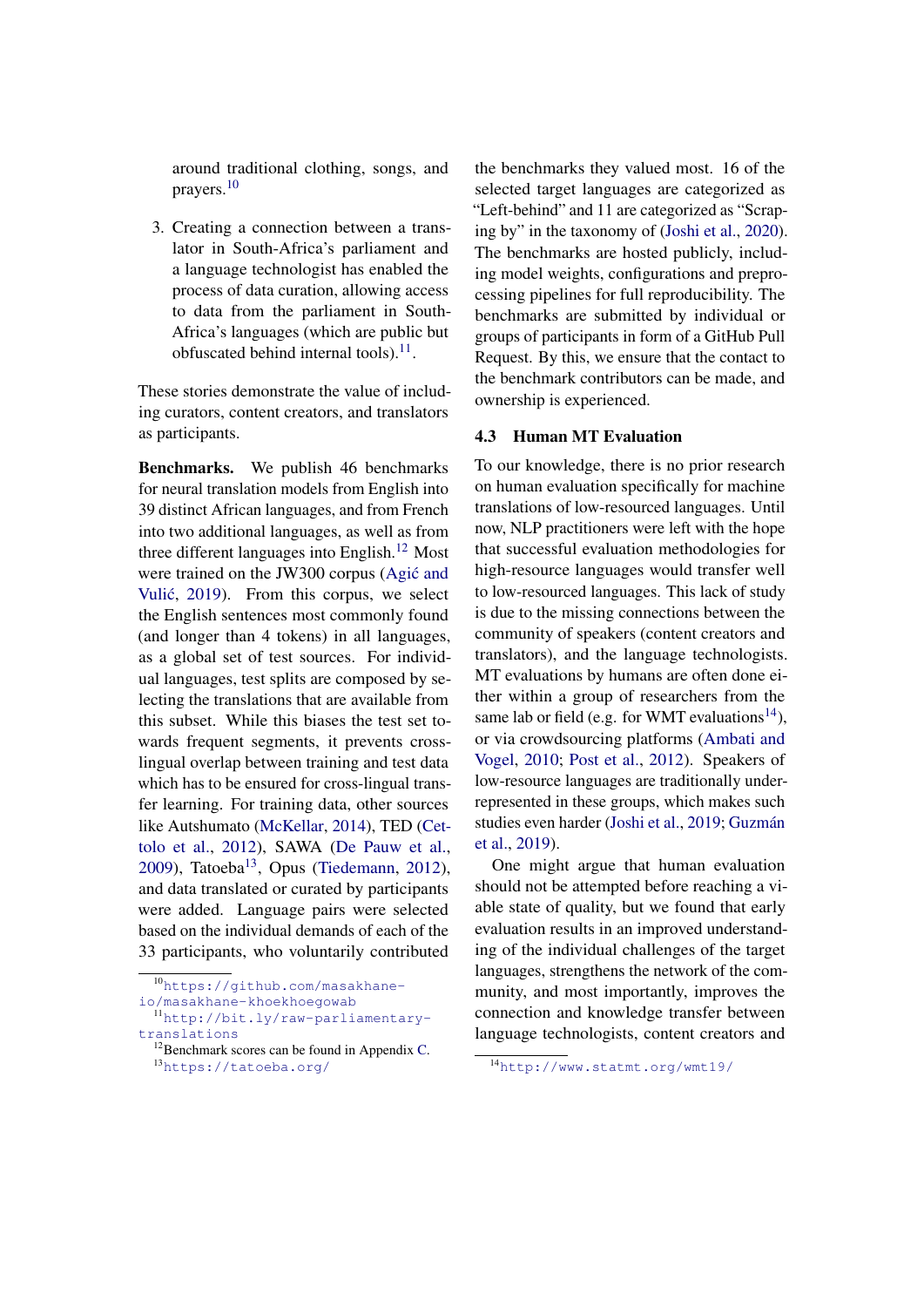curators.

The "low-resourced"-ness of the addressed languages pose challenges for evaluation beyond interface design or recruitment of evaluators proficient in the target language. For the example of Igbo, evaluators had to find solutions for typing diacritics without a suitable keyboard. In addition, Igbo has many dialects and variations which the MT model is uninformed of. Medical or technical terminology (e.g., "data") is difficult to translate and whether to use loan words required discussion. Target language news websites were found to be useful for resolving standardization or terminology questions. Solutions for each language were shared and often also applicable for other languages.

Data. The models are trained on JW300 data.[15](#page-8-0) To gain real-world quality estimates beyond religious context, we assess the models' out-of-domain generalization by translating a English COVID-19 survey with 39 questions and statements regarding COVID-19, $^{16}$  $^{16}$  $^{16}$  where the human-corrected and approved translations can directly serve the purpose of gathering responses. The domain is challenging as it contains medical terms and new vocabulary. Furthermore, we evaluate a subset of the Multitar-get TED test data [\(Duh,](#page-11-12) [2018\)](#page-11-12)<sup>[17](#page-8-2)</sup>. The obtained translations enrich the TED datasets, adding new languages for which no prior translations exist. The size of the TED evaluations vary from 30 to 120 sentences. Details are given in Table [3,](#page-15-2) Appendix [B.](#page-15-3)

Evaluators. 11 participants of the community volunteered to evaluate translations in their language(s), often involving family or friends to determine the most correct translations. The evaluator role is therefore taken

by both stakeholders and language technologists. Within only 10 days, we gathered a total of 707 evaluated translations covering Igbo (*ig*), Nigerian Pidgin (*pcm*), Shona (*sn*), Luo (*luo*), Hausa (*ha*, twice by two different annotators), Kiswahili (*sw*), Yoruba (*yo*), Fon (*fon*) and Dendi (*ddn*). We did not impose prescriptions in terms of number of sentences to evaluate, or time to spend, since this was voluntary work, and guidelines or estimates for the evaluation of translations into these languages are non-existent.

Evaluation Technique. Instead of a direct assessment [\(Graham et al.,](#page-11-13) [2013\)](#page-11-13) often used in benchmark MT evaluations [\(Barrault et al.,](#page-10-14) [2019;](#page-10-14) Guzmán et al., [2019\)](#page-12-3), we opt for postediting. Post-edits are grounded in actions that can be analyzed in terms of e.g. error types for further investigations, while direct assessments require expensive calibration [\(Bentivogli et al.,](#page-10-15) [2018\)](#page-10-15). Embedded in the community, these post-edit evaluations create an asset for the interaction of various agents: for the language technologists for domain adaptation, or for the content creators, curators, or translators for guidance in standardization or domain choice.

Results. Table [2](#page-9-0) reports evaluation results in terms of BLEU evaluated on the benchmark test set from JW300, and human-targeted TER (HTER) [\(Snover et al.,](#page-13-12) [2006\)](#page-13-12), BLEU [\(Papineni](#page-13-13) [et al.,](#page-13-13) [2002\)](#page-13-13) and ChrF [\(Popovic´,](#page-13-14) [2015\)](#page-13-14) against human corrected model translations. For *ha* we find modest agreement between evaluators: Spearman's  $\rho = 0.56$  for sentence-BLEU measurements of the post-edits compared to the original hypotheses. Generally, we observe that the JW300 score is misleading, overestimating model quality (except *yo*). Training data size appears to be a more reliable predictor of generalization abilities, illustrating the danger of chasing a single benchmark. However, *ig* and *yo* both have comparable amounts

<span id="page-8-0"></span><sup>15</sup>Except for Hausa: multiple domains, see Table [4.](#page-16-0)

<span id="page-8-2"></span><span id="page-8-1"></span><sup>16</sup><https://coronasurveys.org/>

<sup>17</sup>[http://www.cs.jhu.edu/˜kevinduh/a/](http://www.cs.jhu.edu/~kevinduh/a/multitarget-tedtalks/) [multitarget-tedtalks/](http://www.cs.jhu.edu/~kevinduh/a/multitarget-tedtalks/)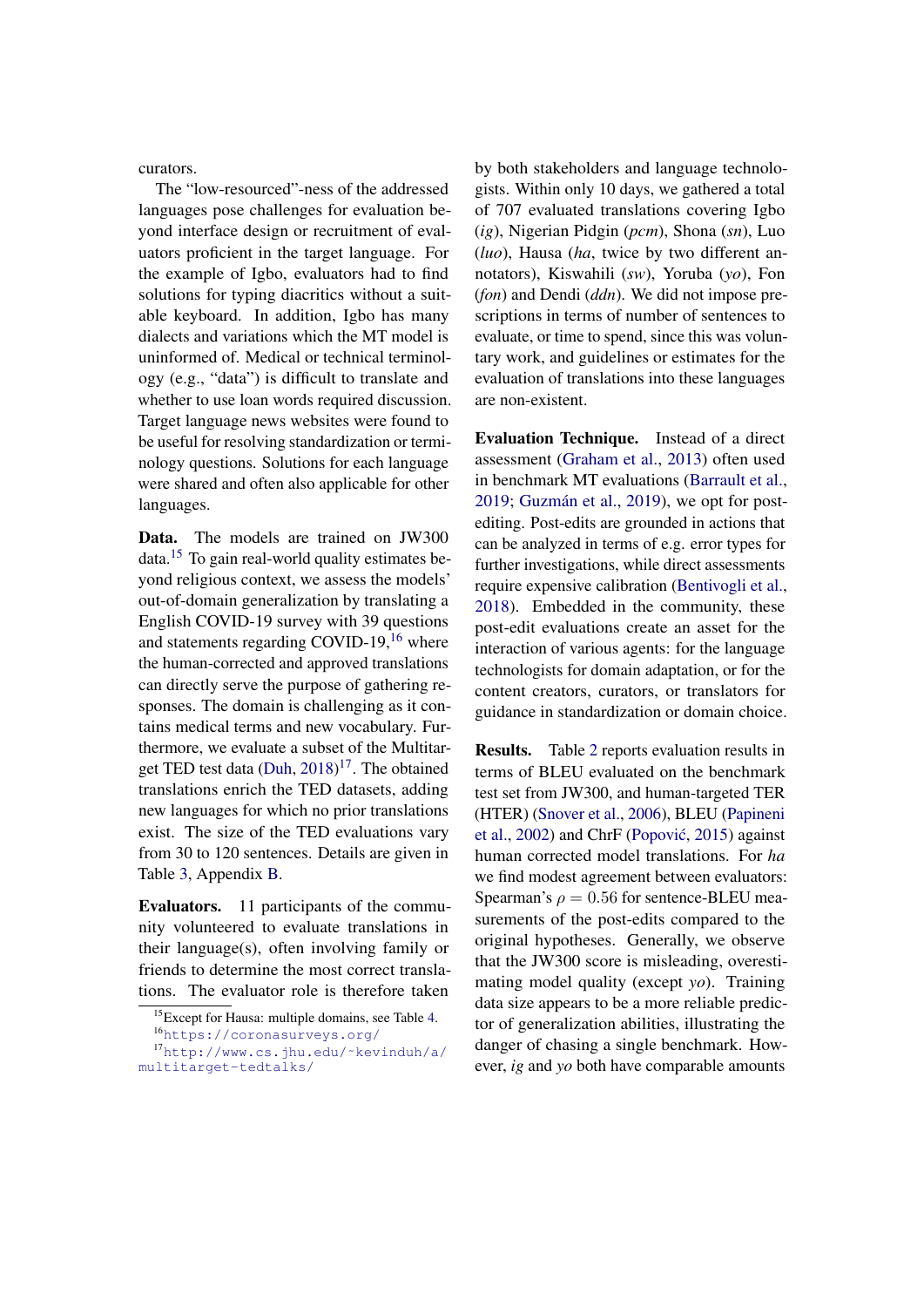<span id="page-9-0"></span>

| Trg.       | Train.  | Autom.: JW300          | Human: COVID             |                | Human: TED               |                          |                          |                          |
|------------|---------|------------------------|--------------------------|----------------|--------------------------|--------------------------|--------------------------|--------------------------|
| lang.      | size    | <b>BLEU</b> $\uparrow$ | <b>HTER</b> $\downarrow$ | <b>HBLEU</b> ↑ | $HCHRF \uparrow$         | <b>HTER</b> $\downarrow$ | <b>HBLEU</b> $\uparrow$  | $HCHRF \uparrow$         |
| ddn        | 6.937   | 22.30                  | 1.11                     | 0.27           | 0.08                     |                          |                          | $\overline{\phantom{a}}$ |
| pcm        | 20.214  | 23.29                  | 0.98                     | 3.03           | 0.19                     | 0.84                     | 9.76                     | 25.16                    |
| fon        | 27,510  | 31.07                  | 0.92                     | 15.43          | 23.22                    | $\overline{\phantom{a}}$ | $\overline{\phantom{a}}$ | -                        |
| luo        | 136,459 | 34.33                  | -                        |                | ٠                        | 1.26                     | 7.90                     | 20.88                    |
| ha         | 333,845 | 41.11                  | 0.71                     | 26.96          | 43.97                    | 0.73                     | 20.42                    | 39.31                    |
|            |         |                        | 0.64                     | 26.56          | 46.71                    |                          |                          | $\overline{\phantom{a}}$ |
| ig         | 414,467 | 34.85                  | 0.85                     | 11.94          | 29.86                    | 0.55                     | 33.74                    | 49.67                    |
| $\gamma$ o | 415,100 | 38.62                  | 0.09                     | 85.92          | 89.90                    | 0.51                     | 49.22                    | 58.41                    |
| sn         | 712,455 | 30.84                  | 0.53                     | 31.31          | 54.04                    | $\overline{\phantom{a}}$ |                          | $\overline{\phantom{a}}$ |
| sw         | 875,558 | 48.94                  | $\overline{\phantom{a}}$ |                | $\overline{\phantom{a}}$ | 0.32                     | 60.47                    | 78.67                    |

Table 2: Evaluation results for translations from English. Metrics are computed based on Polyglottokenized translations. HTER are mean sentence-level TER scores computed with the Pyter Python package. BLEU and ChrF are computed with Sacrebleu and tokenize "none" [\(Post,](#page-13-15) [2018\)](#page-13-15).

of training data, JW300 scores, and carry diacritics, but exhibit very different evaluation performances, in particular on COVID. This can be explained by the large variations of *ig* as discussed above: Training data and model output are not consistent with respect to one dialect, while the *evaluator* had to decide on one. We also find difference in performance across domains, with the TED domain appearing easier for *pcm* and *ig*, while the *yo* model performs better on COVID.

# 5 Conclusion

We proposed a participatory approach as a solution to sustainably scaling NLP research to low-resourced languages. Having identified key agents and interactions in the MT development process, we implement a participatory approach to build a community for African MT. In the process, we discovered successful strategies for distributed growth and communication, knowledge sharing and model building. In addition to publishing benchmarks and datasets for previously understudied languages, we show how the participatory design of the community enables us to conduct a human evaluation study of model outputs, which has been one of the limitations of previous approaches

to low-resourced NLP. The sheer volume and diversity of participants, languages and outcomes, and that for many for languages featured, this paper constitutes the first time that human evaluation of an MT system has been performed, is evidence of the value of participatory approaches for low-resourced MT. For future work, we will (1) continue to iterate, analyze and widen our benchmarks and evaluations, (2) build richer and more meaningful datasets that reflect priorities of the stakeholders, (3) expand the focus of the existing community for African languages to other NLP tasks, and (4) help implement similar communities for other geographic regions with lowresourced languages.

## Acknowledgements

We would like to thank Benjamin Rosman and Richard Klein for their invaluable feedback, as well as the anonymous EMNLP reviewers, and George Foster and Daan van Esch. We would also like to thank Google Cloud for the grant that enabled us to build baselines for languages with larger datasets.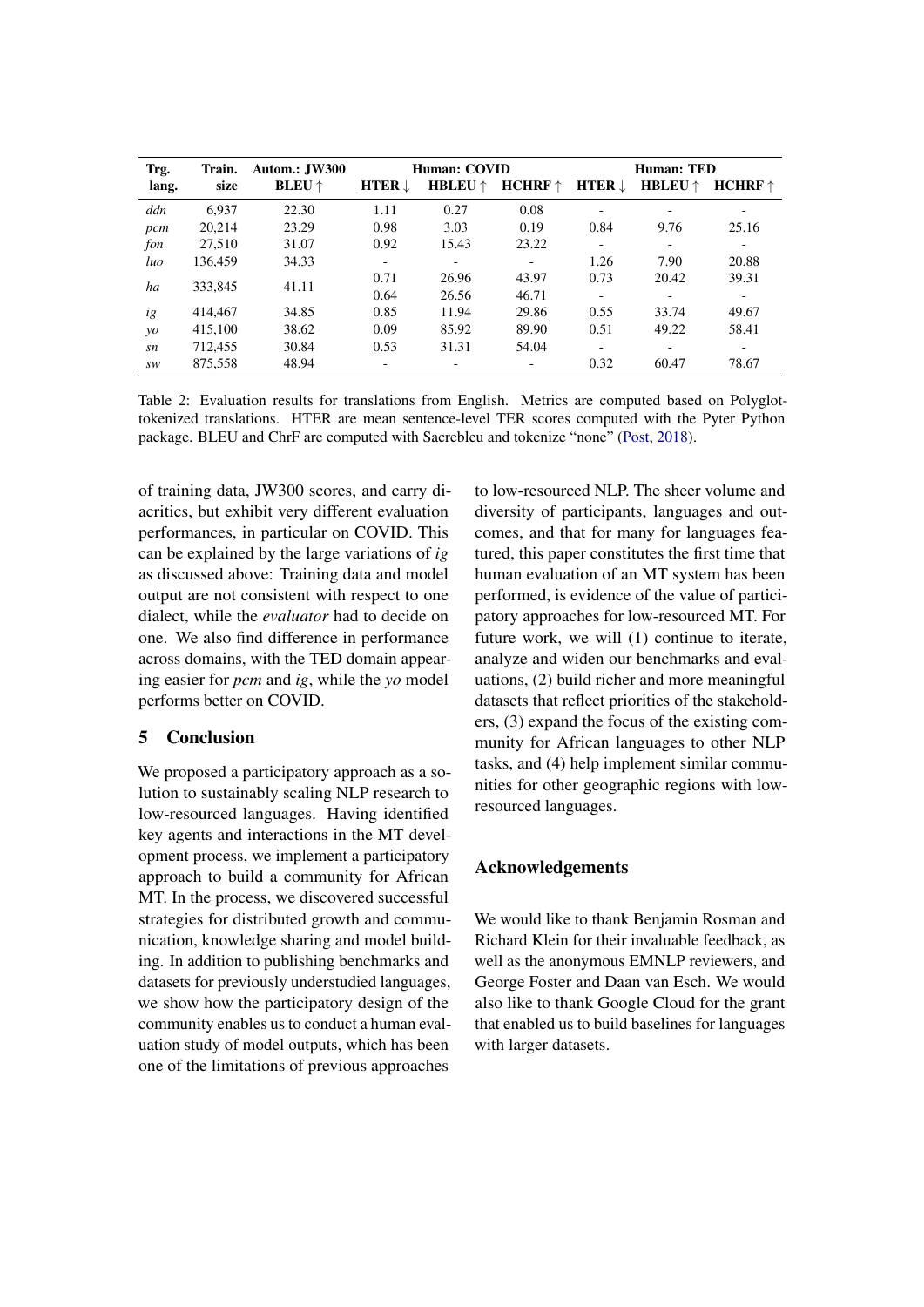## References

- <span id="page-10-8"></span>Lishan Adam. 1997. Content and the web for african development. *Journal of information science*, 23(1):91–97.
- <span id="page-10-3"></span>Oliver Adams, Adam Makarucha, Graham Neubig, Steven Bird, and Trevor Cohn. 2017. [Cross](https://www.aclweb.org/anthology/E17-1088)[lingual word embeddings for low-resource lan](https://www.aclweb.org/anthology/E17-1088)[guage modeling.](https://www.aclweb.org/anthology/E17-1088) In *Proceedings of the 15th Conference of the European Chapter of the Association for Computational Linguistics: Volume 1, Long Papers*, pages 937–947, Valencia, Spain. Association for Computational Linguistics.
- <span id="page-10-9"></span>Željko Agić and Ivan Vulić. 2019. [JW300: A](https://doi.org/10.18653/v1/P19-1310) [wide-coverage parallel corpus for low-resource](https://doi.org/10.18653/v1/P19-1310) [languages.](https://doi.org/10.18653/v1/P19-1310) In *Proceedings of the 57th Annual Meeting of the Association for Computational Linguistics*, pages 3204–3210, Florence, Italy. Association for Computational Linguistics.
- <span id="page-10-5"></span>Roee Aharoni, Melvin Johnson, and Orhan Firat. 2019. [Massively multilingual neural machine](https://doi.org/10.18653/v1/N19-1388) [translation.](https://doi.org/10.18653/v1/N19-1388) In *Proceedings of the 2019 Conference of the North American Chapter of the Association for Computational Linguistics: Human Language Technologies, Volume 1 (Long and Short Papers)*, pages 3874–3884, Minneapolis, Minnesota. Association for Computational Linguistics.
- <span id="page-10-11"></span>Neville Alexander. 2009. Evolving african approaches to the management of linguistic diversity: The acalan project. *Language Matters*, 40(2):117–132.
- <span id="page-10-13"></span>Vamshi Ambati and Stephan Vogel. 2010. [Can](https://www.aclweb.org/anthology/W10-0710) [crowds build parallel corpora for machine trans](https://www.aclweb.org/anthology/W10-0710)[lation systems?](https://www.aclweb.org/anthology/W10-0710) In *Proceedings of the NAACL HLT 2010 Workshop on Creating Speech and Language Data with Amazon's Mechanical Turk*, pages 62–65, Los Angeles. Association for Computational Linguistics.
- <span id="page-10-10"></span>Vamshi Ambati, Stephan Vogel, and Jaime Carbonell. 2010. [Active learning-based elicitation](https://www.aclweb.org/anthology/P10-2067) [for semi-supervised word alignment.](https://www.aclweb.org/anthology/P10-2067) In *Proceedings of the ACL 2010 Conference Short Papers*, pages 365–370, Uppsala, Sweden. Association for Computational Linguistics.
- <span id="page-10-4"></span>Antonios Anastasopoulos and Graham Neubig. 2019. [Should all cross-lingual embeddings](http://arxiv.org/abs/1911.03058) [speak english?](http://arxiv.org/abs/1911.03058)
- <span id="page-10-6"></span>Naveen Arivazhagan, Ankur Bapna, Orhan Firat, Dmitry Lepikhin, Melvin Johnson, Maxim Krikun, Mia Xu Chen, Yuan Cao, George F. Foster, Colin Cherry, Wolfgang Macherey, Zhifeng Chen, and Yonghui Wu. 2019. [Mas](http://arxiv.org/abs/1907.05019)[sively multilingual neural machine translation](http://arxiv.org/abs/1907.05019) [in the wild: Findings and challenges.](http://arxiv.org/abs/1907.05019) *CoRR*, abs/1907.05019.
- <span id="page-10-1"></span>Amittai Axelrod, Diyi Yang, Rossana Cunha, Samira Shaikh, and Zeerak Waseem, editors. 2019. *[Proceedings of the 2019 Workshop on](https://www.aclweb.org/anthology/W19-3600) [Widening NLP](https://www.aclweb.org/anthology/W19-3600)*. Association for Computational Linguistics, Florence, Italy.
- <span id="page-10-14"></span>Loïc Barrault, Ondřej Bojar, Marta R. Costa-jussà, Christian Federmann, Mark Fishel, Yvette Graham, Barry Haddow, Matthias Huck, Philipp Koehn, Shervin Malmasi, Christof Monz, Mathias Müller, Santanu Pal, Matt Post, and Marcos Zampieri. 2019. [Findings of the 2019 con](http://www.aclweb.org/anthology/W19-5301)[ference on machine translation \(wmt19\).](http://www.aclweb.org/anthology/W19-5301) In *Proceedings of the Fourth Conference on Machine Translation (Volume 2: Shared Task Papers, Day 1)*, pages 1–61, Florence, Italy. Association for Computational Linguistics.
- <span id="page-10-7"></span>Emily M Bender and Batya Friedman. 2018. Data statements for natural language processing: Toward mitigating system bias and enabling better science. *Transactions of the Association for Computational Linguistics*, 6:587–604.
- <span id="page-10-15"></span>Luisa Bentivogli, Mauro Cettolo, Marcello Federico, and Federmann Christian. 2018. Machine translation human evaluation: an investigation of evaluation based on post-editing and its relation with direct assessment. In *15th International Workshop on Spoken Language Translation 2018*, pages 62–69.
- <span id="page-10-0"></span>Andrew Caines. 2019. [The geographic diversity](http://www.marekrei.com/blog/geographic-diversity-of-nlp-conferences/) [of nlp conferences.](http://www.marekrei.com/blog/geographic-diversity-of-nlp-conferences/)
- <span id="page-10-12"></span>Mauro Cettolo, Christian Girardi, and Marcello Federico. 2012. Wit<sup>3</sup>: Web inventory of transcribed and translated talks. In *Proceedings of the 16*th *Conference of the European Association for Machine Translation (EAMT)*, pages 261–268, Trento, Italy.
- <span id="page-10-2"></span>Colin Cherry, Greg Durrett, George Foster, Reza Haffari, Shahram Khadivi, Nanyun Peng, Xiang Ren, and Swabha Swayamdipta, editors. 2019. *[Proceedings of the 2nd Workshop on](https://www.aclweb.org/anthology/D19-6100)*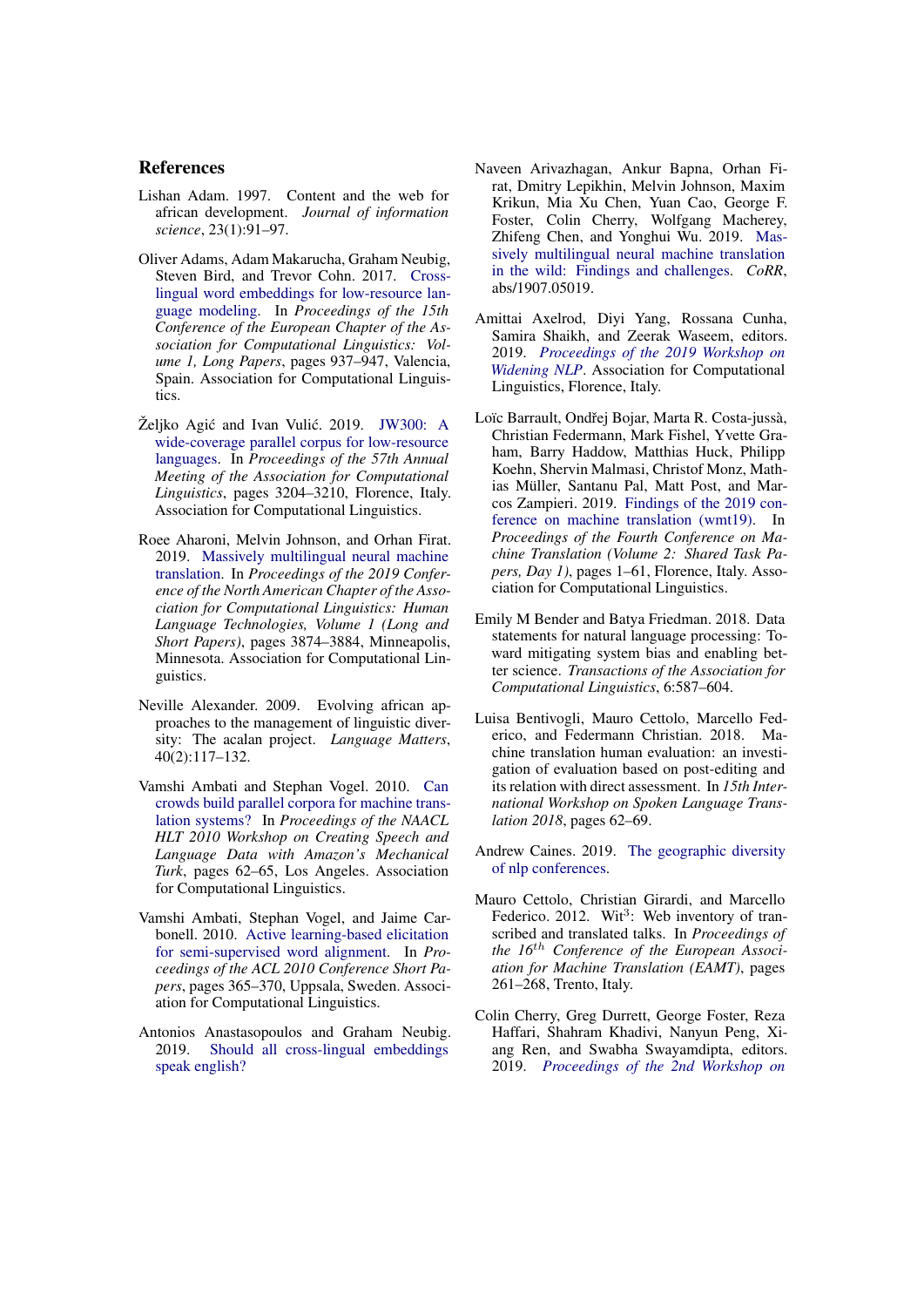*[Deep Learning Approaches for Low-Resource](https://www.aclweb.org/anthology/D19-6100) [NLP \(DeepLo 2019\)](https://www.aclweb.org/anthology/D19-6100)*. Association for Computational Linguistics, Hong Kong, China.

- <span id="page-11-1"></span>Christopher Cieri, Mike Maxwell, Stephanie Strassel, and Jennifer Tracey. 2016. [Selection](https://www.aclweb.org/anthology/L16-1720) [criteria for low resource language programs.](https://www.aclweb.org/anthology/L16-1720) In *Proceedings of the Tenth International Conference on Language Resources and Evaluation (LREC 2016)*, pages 4543–4549, Portorož, Slovenia. European Language Resources Association (ELRA).
- <span id="page-11-11"></span>Guy De Pauw, Peter Waiganjo Wagacha, and Gilles-Maurice de Schryver. 2009. [The SAWA](https://www.aclweb.org/anthology/W09-0702) [corpus: A parallel corpus English - Swahili.](https://www.aclweb.org/anthology/W09-0702) In *Proceedings of the First Workshop on Language Technologies for African Languages*, pages 9– 16, Athens, Greece. Association for Computational Linguistics.
- <span id="page-11-2"></span>Daxiang Dong, Hua Wu, Wei He, Dianhai Yu, and Haifeng Wang. 2015. [Multi-task learning](https://doi.org/10.3115/v1/P15-1166) [for multiple language translation.](https://doi.org/10.3115/v1/P15-1166) In *Proceedings of the 53rd Annual Meeting of the Association for Computational Linguistics and the 7th International Joint Conference on Natural Language Processing (Volume 1: Long Papers)*, pages 1723–1732, Beijing, China. Association for Computational Linguistics.
- <span id="page-11-10"></span>Bonaventure FP Dossou and Chris C Emezue. 2020. Ffr v1. 0: Fon-french neural machine translation. *arXiv preprint arXiv:2003.12111*.
- <span id="page-11-12"></span>Kevin Duh. 2018. The multitarget ted talks task. [http://www.cs.jhu.edu/˜kevinduh/a/](http://www.cs.jhu.edu/~kevinduh/a/multitarget-tedtalks/) [multitarget-tedtalks/](http://www.cs.jhu.edu/~kevinduh/a/multitarget-tedtalks/).
- <span id="page-11-7"></span>David M Eberhard, Gary F. Simons, and Charles D. Fenning. 2019. [Ethnologue: Languages of the](https://www.ethnologue.com/region/Africa) [worlds. twenty-second edition.](https://www.ethnologue.com/region/Africa)
- <span id="page-11-9"></span>Herman Engelbrecht. 2018. The deep learning indaba report. *ACM SIGMultimedia Records*,  $9(3):5-5.$
- <span id="page-11-6"></span>PB English, MJ Richardson, and Catalina Garzón-Galvis. 2018. From crowdsourcing to extreme citizen science: participatory research for environmental health. *Annual review of public health*, 39:335–350.
- <span id="page-11-5"></span>Daan van Esch, Elnaz Sarbar, Tamar Lucassen, Jeremy O'Brien, Theresa Breiner, Manasa

Prasad, Evan Crew, Chieu Nguyen, and Françoise Beaufays. 2019. Writing across the world's languages: Deep internationalization for gboard, the google keyboard. *arXiv preprint arXiv:1912.01218*.

- <span id="page-11-3"></span>Orhan Firat, Kyunghyun Cho, and Yoshua Bengio. 2016a. [Multi-way, multilingual neural machine](https://doi.org/10.18653/v1/N16-1101) [translation with a shared attention mechanism.](https://doi.org/10.18653/v1/N16-1101) In *Proceedings of the 2016 Conference of the North American Chapter of the Association for Computational Linguistics: Human Language Technologies*, pages 866–875, San Diego, California. Association for Computational Linguistics.
- <span id="page-11-4"></span>Orhan Firat, Baskaran Sankaran, Yaser Alonaizan, Fatos T. Yarman Vural, and Kyunghyun Cho. 2016b. [Zero-resource](https://doi.org/10.18653/v1/D16-1026) [translation with multi-lingual neural machine](https://doi.org/10.18653/v1/D16-1026) [translation.](https://doi.org/10.18653/v1/D16-1026) In *Proceedings of the 2016 Conference on Empirical Methods in Natural Language Processing*, pages 268–277, Austin, Texas. Association for Computational Linguistics.
- <span id="page-11-8"></span>∀, Iroro Orife, Julia Kreutzer, Blessing Sibanda, Daniel Whitenack, Kathleen Siminyu, Laura Martinus, Jamiil Toure Ali, Jade Abbott, Vukosi Marivate, Salomon Kabongo, Musie Meressa, Espoir Murhabazi, Orevaoghene Ahia, Elan van Biljon, Arshath Ramkilowan, Adewale Akinfaderin, Alp Öktem, Wole Akin, Ghollah Kioko, Kevin Degila, Herman Kamper, Bonaventure Dossou, Chris Emezue, Kelechi Ogueji, and Abdallah Bashir. 2020. [Masakhane – machine](https://arxiv.org/pdf/2003.11529) [translation for africa.](https://arxiv.org/pdf/2003.11529) In *"AfricaNLP" Workshop at the 8th International Conference on Learning Representations*.
- <span id="page-11-13"></span>Yvette Graham, Timothy Baldwin, Alistair Moffat, and Justin Zobel. 2013. [Continuous measure](https://www.aclweb.org/anthology/W13-2305)[ment scales in human evaluation of machine](https://www.aclweb.org/anthology/W13-2305) [translation.](https://www.aclweb.org/anthology/W13-2305) In *Proceedings of the 7th Linguistic Annotation Workshop and Interoperability with Discourse*, pages 33–41, Sofia, Bulgaria. Association for Computational Linguistics.
- <span id="page-11-0"></span>Jiatao Gu, Hany Hassan, Jacob Devlin, and Vic-[Universal neural ma](https://doi.org/10.18653/v1/N18-1032)[chine translation for extremely low resource lan](https://doi.org/10.18653/v1/N18-1032)[guages.](https://doi.org/10.18653/v1/N18-1032) In *Proceedings of the 2018 Conference of the North American Chapter of the Association for Computational Linguistics: Human*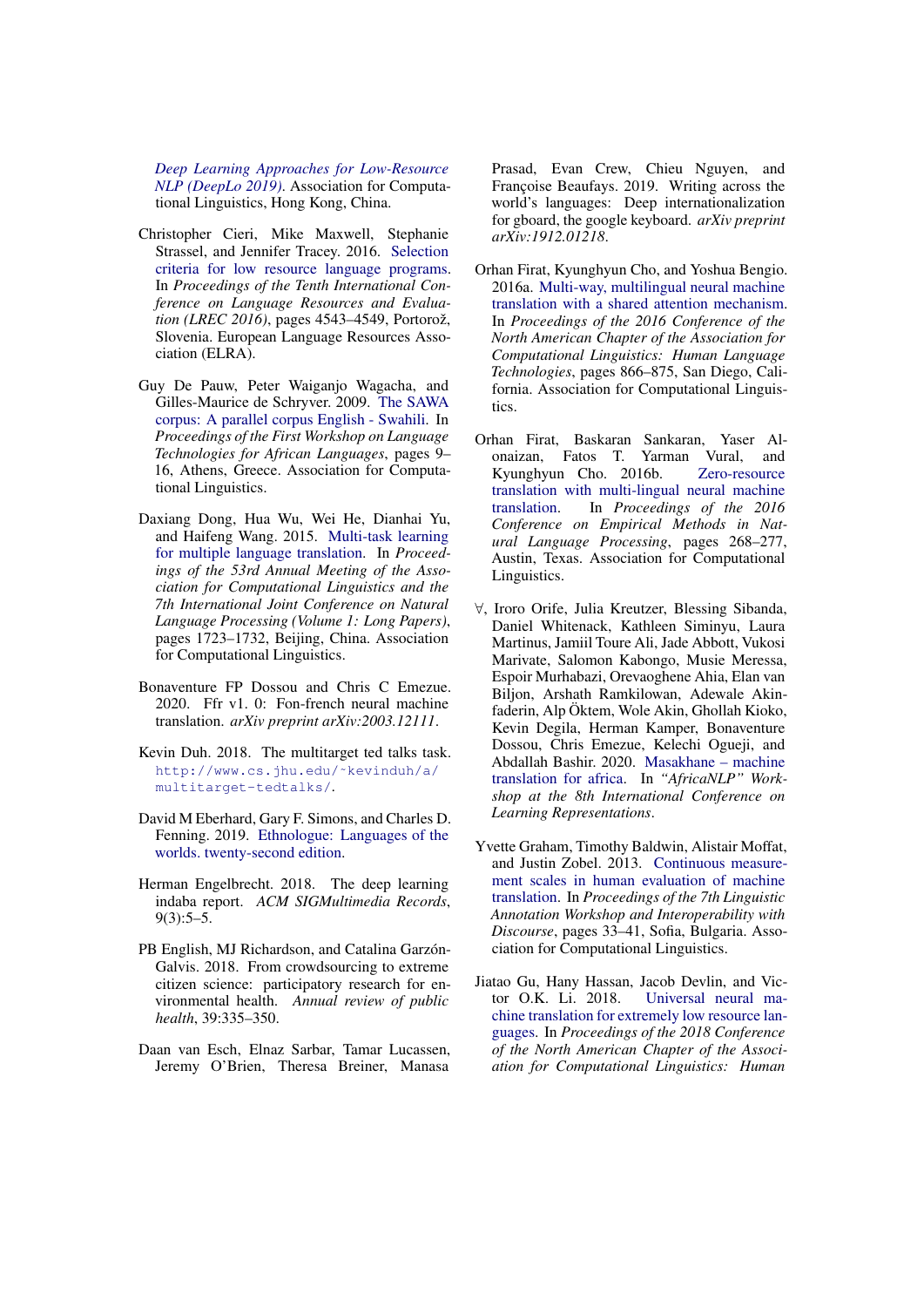*Language Technologies, Volume 1 (Long Papers)*, pages 344–354, New Orleans, Louisiana. Association for Computational Linguistics.

- <span id="page-12-10"></span>Adriana Guevara-Rukoz, Isin Demirsahin, Fei He, Shan-Hui Cathy Chu, Supheakmungkol Sarin, Knot Pipatsrisawat, Alexander Gutkin, Alena Butryna, and Oddur Kjartansson. 2020. [Crowdsourcing Latin American Spanish for](https://www.aclweb.org/anthology/2020.lrec-1.801) [low-resource text-to-speech.](https://www.aclweb.org/anthology/2020.lrec-1.801) In *Proceedings of The 12th Language Resources and Evaluation Conference*, pages 6504–6513, Marseille, France. European Language Resources Association.
- <span id="page-12-3"></span>Francisco Guzmán, Peng-Jen Chen, Myle Ott, Juan Pino, Guillaume Lample, Philipp Koehn, Vishrav Chaudhary, and Marc'Aurelio Ranzato. 2019. The flores evaluation datasets for low-resource machine translation: Nepali– english and sinhala–english. In *Proceedings of the 2019 Conference on Empirical Methods in Natural Language Processing and the 9th International Joint Conference on Natural Language Processing (EMNLP-IJCNLP)*, pages 6100–6113.
- <span id="page-12-5"></span>Reza Haffari, Colin Cherry, George Foster, Shahram Khadivi, and Bahar Salehi, editors. 2018. *[Proceedings of the Workshop on](https://www.aclweb.org/anthology/W18-3400) [Deep Learning Approaches for Low-Resource](https://www.aclweb.org/anthology/W18-3400) [NLP](https://www.aclweb.org/anthology/W18-3400)*. Association for Computational Linguistics, Melbourne.
- <span id="page-12-4"></span>Junjie Hu, Sebastian Ruder, Aditya Siddhant, Graham Neubig, Orhan Firat, and Melvin Johnson. 2020. Xtreme: A massively multilingual multi-task benchmark for evaluating cross-lingual generalization. *arXiv preprint arXiv:2003.11080*.
- <span id="page-12-6"></span>Pratik Joshi, Christain Barnes, Sebastin Santy, Simran Khanuja, Sanket Shah, Anirudh Srinivasan, Satwik Bhattamishra, Sunayana Sitaram, Monojit Choudhury, and Kalika Bali. 2019. Unsung challenges of building and deploying language technologies for low resource language communities. In *Sixteenth International Conference on Natural Language Processing (ICON)*, Hyderabad, India.
- <span id="page-12-2"></span>Pratik M. Joshi, Sebastin Santy, Amar Budhiraja, Kalika Bali, and Monojit Choudhury.

2020. The state and fate of linguistic diversity and inclusion in the nlp world. *ArXiv*, abs/2004.09095.

- <span id="page-12-1"></span>James Jowi, Charles Ochieng Ong'ondo, and Mulu Nega. 2018. [Building phd capacity in sub](https://www.britishcouncil.org/education/ihe/knowledge-centre/developing-talent-employability/phd-capacities-sub-saharan-afric)[saharan africa.](https://www.britishcouncil.org/education/ihe/knowledge-centre/developing-talent-employability/phd-capacities-sub-saharan-afric)
- <span id="page-12-9"></span>Lucie-Aimée Kaffee, Hady ElSahar, Pavlos Vougiouklis, Christophe Gravier, Frédérique Laforest, Jonathon Hare, and Elena Simperl. 2018. Mind the (language) gap: generation of multilingual wikipedia summaries from wikidata for articleplaceholders. In *European Semantic Web Conference*, pages 319–334. Springer.
- <span id="page-12-7"></span>Yunsu Kim, Yingbo Gao, and Hermann Ney. 2019. [Effective cross-lingual transfer of neural ma](https://doi.org/10.18653/v1/P19-1120)[chine translation models without shared vocabu](https://doi.org/10.18653/v1/P19-1120)[laries.](https://doi.org/10.18653/v1/P19-1120) In *Proceedings of the 57th Annual Meeting of the Association for Computational Linguistics*, pages 1246–1257, Florence, Italy. Association for Computational Linguistics.
- <span id="page-12-11"></span>Julia Kreutzer, Jasmijn Bastings, and Stefan Riezler. 2019. Joey NMT: A minimalist NMT toolkit for novices. In *Proceedings of the 2019 Conference on Empirical Methods in Natural Language Processing and the 9th International Joint Conference on Natural Language Processing (EMNLP-IJCNLP): System Demonstrations*, Hong Kong, China.
- <span id="page-12-8"></span>Yinhan Liu, Jiatao Gu, Naman Goyal, Xian Li, Sergey Edunov, Marjan Ghazvininejad, Mike Lewis, and Luke Zettlemoyer. 2020. Multilingual denoising pre-training for neural machine translation. *arXiv preprint arXiv:2001.08210*.
- <span id="page-12-13"></span>Vukosi Marivate, Tshephisho Sefara, Vongani Chabalala, Keamogetswe Makhaya, Tumisho Mokgonyane, Rethabile Mokoena, and Abiodun Modupe. 2020. Investigating an approach for low resource language dataset creation, curation and classification: Setswana and sepedi. *arXiv preprint arXiv:2003.04986*.
- <span id="page-12-12"></span>Laura Martinus, Jason Webster, Joanne Moonsamy, Moses Shaba Jnr, Ridha Moosa, and Robert Fairon. 2020. Neural machine translation for south africa's official languages. *arXiv preprint arXiv:2005.06609*.
- <span id="page-12-0"></span>Arya McCarthy. 2017. The new digital divide: Language is the impediment to information access. [https://hilltopicssmu.](https://hilltopicssmu.wordpress.com/2017/04/08/the-new-digital-divide-language-is-the-impediment-to-information-access/)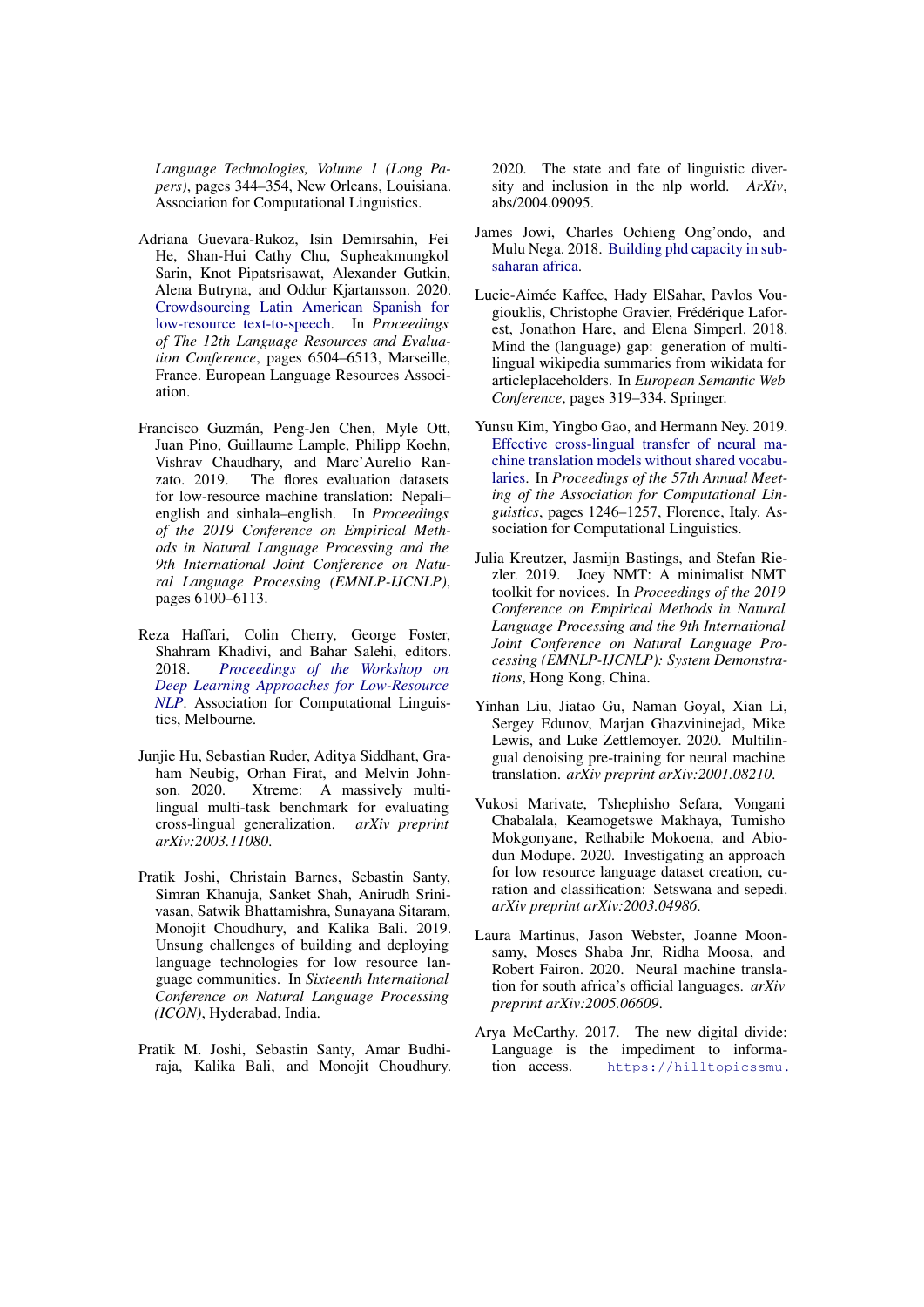[wordpress.com/2017/04/08/the-new](https://hilltopicssmu.wordpress.com/2017/04/08/the-new-digital-divide-language-is-the-impediment-to-information-access/)[digital-divide-language-is-the](https://hilltopicssmu.wordpress.com/2017/04/08/the-new-digital-divide-language-is-the-impediment-to-information-access/)[impediment-to-information-access/](https://hilltopicssmu.wordpress.com/2017/04/08/the-new-digital-divide-language-is-the-impediment-to-information-access/). Accessed: 2020-05-30.

- <span id="page-13-9"></span>Cindy A. McKellar. 2014. An english to xitsonga statistical machine translation system for the government domain. In *Proceedings of the 2014 PRASA, RobMech and AfLaT International Joint Symposium*, pages 229–233.
- <span id="page-13-5"></span>Rajend Mesthrie. 1995. *Language and social history: Studies in South African sociolinguistics*. New Africa Books.
- <span id="page-13-4"></span>Alice Millour and Karën Fort. 2018. [Toward](https://www.aclweb.org/anthology/L18-1071) [a lightweight solution for less-resourced lan](https://www.aclweb.org/anthology/L18-1071)[guages: Creating a POS tagger for alsatian](https://www.aclweb.org/anthology/L18-1071) [using voluntary crowdsourcing.](https://www.aclweb.org/anthology/L18-1071) In *Proceedings of the Eleventh International Conference on Language Resources and Evaluation (LREC-2018)*, Miyazaki, Japan. European Languages Resources Association (ELRA).
- <span id="page-13-8"></span>Alp Öktem, Mirko Plitt, and Grace Tang. 2020. Tigrinya neural machine translation with transfer learning for humanitarian response. *arXiv preprint arXiv:2003.11523*.
- <span id="page-13-6"></span>Iroro Orife. 2020. Towards neural machine translation for edoid languages. *arXiv preprint arXiv:2003.10704*.
- <span id="page-13-7"></span>Iroro Orife, David I Adelani, Timi Fasubaa, Victor Williamson, Wuraola Fisayo Oyewusi, Olamilekan Wahab, and Kola Tubosun. 2020. Improving yor\ub\'a diacritic restoration. *arXiv preprint arXiv:2003.10564*.
- <span id="page-13-13"></span>Kishore Papineni, Salim Roukos, Todd Ward, and Wei-Jing Zhu. 2002. [Bleu: a method for auto](https://doi.org/10.3115/1073083.1073135)[matic evaluation of machine translation.](https://doi.org/10.3115/1073083.1073135) In *Proceedings of the 40th Annual Meeting of the Association for Computational Linguistics*, pages 311–318, Philadelphia, Pennsylvania, USA. Association for Computational Linguistics.
- <span id="page-13-3"></span>Telmo Pires, Eva Schlinger, and Dan Garrette. 2019. [How multilingual is multilingual BERT?](https://doi.org/10.18653/v1/P19-1493) In *Proceedings of the 57th Annual Meeting of the Association for Computational Linguistics*, pages 4996–5001, Florence, Italy. Association for Computational Linguistics.
- <span id="page-13-14"></span>Maja Popović. 2015. [chrF: character n-gram f](https://doi.org/10.18653/v1/W15-3049)[score for automatic MT evaluation.](https://doi.org/10.18653/v1/W15-3049) In *Proceedings of the Tenth Workshop on Statistical Machine Translation*, pages 392–395, Lisbon, Portugal. Association for Computational Linguistics.
- <span id="page-13-15"></span>Matt Post. 2018. [A call for clarity in reporting](https://doi.org/10.18653/v1/W18-6319) [BLEU scores.](https://doi.org/10.18653/v1/W18-6319) In *Proceedings of the Third Conference on Machine Translation: Research Papers*, pages 186–191, Belgium, Brussels. Association for Computational Linguistics.
- <span id="page-13-11"></span>Matt Post, Chris Callison-Burch, and Miles Osborne. 2012. [Constructing parallel corpora for](https://www.aclweb.org/anthology/W12-3152) [six Indian languages via crowdsourcing.](https://www.aclweb.org/anthology/W12-3152) In *Proceedings of the Seventh Workshop on Statistical Machine Translation*, pages 401–409, Montréal, Canada. Association for Computational Linguistics.
- <span id="page-13-1"></span>Ye Qi, Devendra Sachan, Matthieu Felix, Sarguna Padmanabhan, and Graham Neubig. 2018. [When and why are pre-trained word embed](https://doi.org/10.18653/v1/N18-2084)[dings useful for neural machine translation?](https://doi.org/10.18653/v1/N18-2084) In *Proceedings of the 2018 Conference of the North American Chapter of the Association for Computational Linguistics: Human Language Technologies, Volume 2 (Short Papers)*, pages 529–535, New Orleans, Louisiana. Association for Computational Linguistics.
- <span id="page-13-0"></span>Sebastian Ruder, Ivan Vulić, and Anders Søgaard. 2019. A survey of cross-lingual word embedding models. *Journal of Artificial Intelligence Research*, 65:569–631.
- <span id="page-13-12"></span>Matthew Snover, Bonnie Dorr, Richard Schwartz, Linnea Micciulla, and John Makhoul. 2006. A study of translation edit rate with targeted human annotation. In *Proceedings of association for machine translation in the Americas*, volume 200.
- <span id="page-13-2"></span>Alex S Taylor, Siân Lindley, Tim Regan, David Sweeney, Vasillis Vlachokyriakos, Lillie Grainger, and Jessica Lingel. 2015. Data-inplace: Thinking through the relations between data and community. In *Proceedings of the 33rd Annual ACM Conference on Human Factors in Computing Systems*, pages 2863–2872.
- <span id="page-13-10"></span>Jörg Tiedemann. 2012. Parallel data, tools and interfaces in opus. In *Lrec*, volume 2012, pages 2214–2218.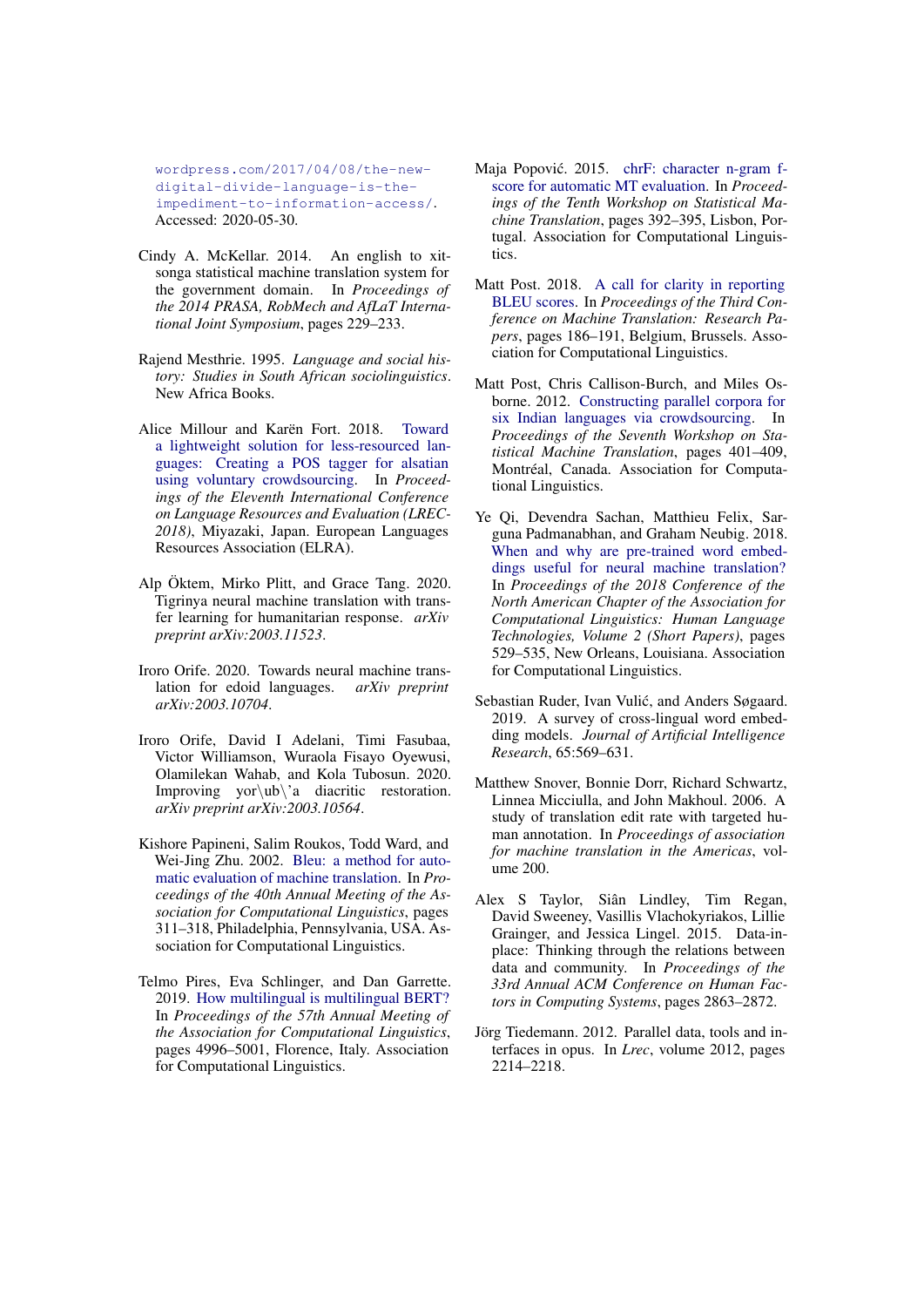- <span id="page-14-3"></span>Shyam Upadhyay, Manaal Faruqui, Chris Dyer, and Dan Roth. 2016. [Cross-lingual models](https://doi.org/10.18653/v1/P16-1157) [of word embeddings: An empirical compari](https://doi.org/10.18653/v1/P16-1157)[son.](https://doi.org/10.18653/v1/P16-1157) In *Proceedings of the 54th Annual Meeting of the Association for Computational Linguistics (Volume 1: Long Papers)*, pages 1661– 1670, Berlin, Germany. Association for Computational Linguistics.
- <span id="page-14-7"></span>Elan Van Biljon, Arnu Pretorius, and Julia Kreutzer. 2020. On optimal transformer depth for low-resource language translation. *arXiv preprint arXiv:2004.04418*.
- <span id="page-14-1"></span>Ngugi Wa Thiong'o. 1992. *Decolonising the mind: The politics of language in African literature*. East African Publishers.
- <span id="page-14-5"></span>Xinyi Wang, Yulia Tsvetkov, and Graham Neubig. 2020. [Balancing training for multilingual neu](http://arxiv.org/abs/2004.06748)[ral machine translation.](http://arxiv.org/abs/2004.06748)
- <span id="page-14-4"></span>Yuxuan Wang, Wanxiang Che, Jiang Guo, Yijia Liu, and Ting Liu. 2019. [Cross-lingual](https://doi.org/10.18653/v1/D19-1575) [BERT transformation for zero-shot dependency](https://doi.org/10.18653/v1/D19-1575) [parsing.](https://doi.org/10.18653/v1/D19-1575) In *Proceedings of the 2019 Conference on Empirical Methods in Natural Language Processing and the 9th International Joint Conference on Natural Language Processing (EMNLP-IJCNLP)*, pages 5721–5727, Hong Kong, China. Association for Computational Linguistics.
- <span id="page-14-2"></span>Shijie Wu and Mark Dredze. 2020. Are all languages created equal in multilingual bert? *arXiv preprint arXiv:2005.09093*.
- <span id="page-14-6"></span>Biao Zhang, Philip Williams, Ivan Titov, and Rico Sennrich. 2020. [Improving massively multilin](https://doi.org/10.18653/v1/2020.acl-main.148)[gual neural machine translation and zero-shot](https://doi.org/10.18653/v1/2020.acl-main.148) [translation.](https://doi.org/10.18653/v1/2020.acl-main.148) In *Proceedings of the 58th Annual Meeting of the Association for Computational Linguistics (ACL)*, Online.
- <span id="page-14-0"></span>Barret Zoph, Deniz Yuret, Jonathan May, and Kevin Knight. 2016. [Transfer learning for low](https://doi.org/10.18653/v1/D16-1163)[resource neural machine translation.](https://doi.org/10.18653/v1/D16-1163) In *Proceedings of the 2016 Conference on Empirical Methods in Natural Language Processing*, pages 1568–1575, Austin, Texas. Association for Computational Linguistics.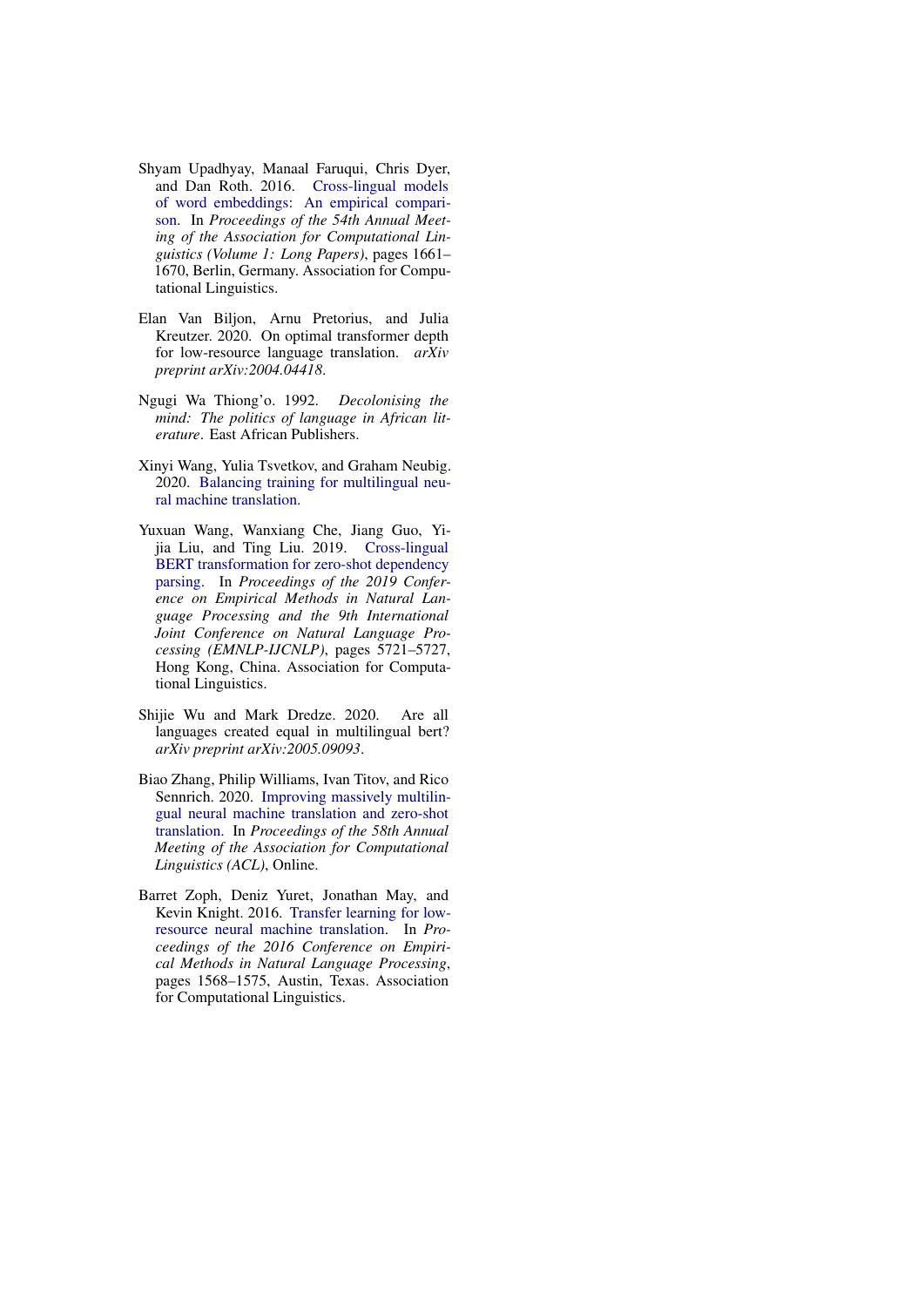<span id="page-15-4"></span>

Figure 2: Education (a) and occupation (b) of a subset of 37 participants as indicated in a voluntary survey in February 2020.

<span id="page-15-0"></span>

| A | <b>Demographics</b> |
|---|---------------------|
|---|---------------------|

Figure [2](#page-15-4) shows the demographics for a subset of participants from a voluntary survey conducted in February 2020. Between then and now (May 2020), the community has grown by 30%, so these figures have to be seen as a snapshot. Nevertheless we can see that the educational background and the occupation is fairly diverse, with a majority of undergraduate students (not necessarily Computer Science).

# <span id="page-15-3"></span>B Evaluation Data

Table [3](#page-15-2) reports the number sentences that were post-edited in the human evaluation study reported in Section [4.](#page-4-0)

## <span id="page-15-1"></span>C Benchmark Scores

Table [4](#page-16-0) contains BLEU scores on the JW300 test set for all benchmark models. BLEU scores are computed with Sacrebleu [\(Post,](#page-13-15) [2018\)](#page-13-15) with tokenizer 'none' since the JW300

<span id="page-15-2"></span>

| Language        | Domain       | Size |
|-----------------|--------------|------|
| Nigerian Pidgin | <b>COVID</b> | 39   |
|                 | TED          | 100  |
| Luo             | TED          | 30   |
| Yoruba          | <b>COVID</b> | 39   |
|                 | TED          | 80   |
| Hausa           | COVID        | 78   |
|                 | TED          | 120  |
| Igbo            | COVID        | 39   |
|                 | TED          | 50   |
| Fon             | COVID        | 39   |
| Swahili         | TED          | 55   |
| Shona           | COVID        | 39   |
| Dendi           | COVID        | 39   |
|                 |              |      |

Table 3: Number of sentences for collected postedits for TED talks and COVID surveys.

data comes tokenized with Polyglot.<sup>[18](#page-15-5)</sup>. The table also features the target categories according to [\(Joshi et al.,](#page-12-2) [2020\)](#page-12-2) as of 28 May 2020.

<span id="page-15-5"></span><sup>18</sup>[https://polyglot.readthedocs.io/](https://polyglot.readthedocs.io/en/latest/index.html) [en/latest/index.html](https://polyglot.readthedocs.io/en/latest/index.html)